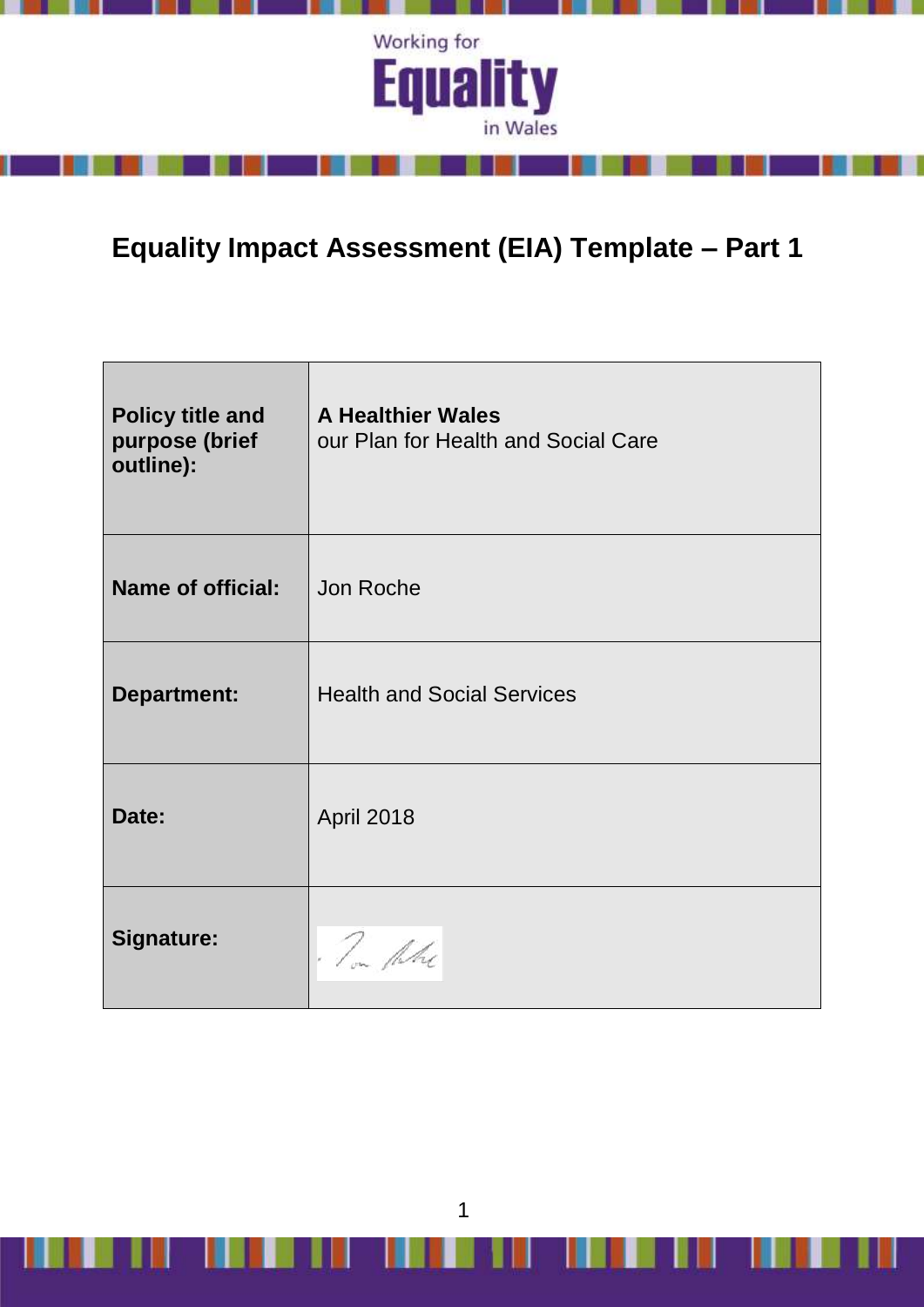**1. Please provide a brief description of the policy/decision.** 

 **For example what is the overall objective of the policy/decision, what are the stated aims (including who the intended beneficiaries are), a broad description of how this will be achieved, what the measure of success will be, and the time frame for achieving this?**

At its most strategic level, the aim of *A Healthier Wales* is to ensure the sustainability of health and social care services in Wales into the future. The plan sets out the actions that will be taken by the Welsh Government, including in response to the Parliamentary Review of Health and Social Care in Wales, to support the Welsh NHS, local authorities, the voluntary and independent care sectors and wider public services make the transformation required across Wales to ensure we have sustainable, value-based, high quality health and care services that meet the needs of our citizens now and in the future.

One of the four key themes in 'Prosperity for All' is 'Healthy and Active', with Welsh Government's stated aim being to improve health and wellbeing for the citizens of Wales. Our health and social care services are critical to delivering this overarching objective, and *A Healthier Wales* sets out the ways in which we expect them to support it, both through the provision of effective and sustainable health and care services, and by requiring them to place greater emphasis on prevention and early intervention with the aim of promoting healthy lifestyles and reducing health inequalities $<sup>1</sup>$ .</sup>

In addition, all of the ambitions and actions in *A Healthier Wales* are informed by, and reflect, the Well-being of Future Generations Act's five ways of working, and the principles of the Social Services and Wellbeing Act: it emphasises the importance of planning and delivering services co-productively *with* rather than *to* individuals by taking a 'person-centred' approach and delivering these in community settings wherever possible.

The objectives of *A Healthier Wales* are wide-ranging and cut across a number of sectors: it is intended to drive service transformation over the next decade, with regular checkpoints at which progress will be reviewed

-

<sup>&</sup>lt;sup>1</sup> [http://www.who.int/social\\_determinants/thecommission/finalreport/key\\_concepts/en/](http://www.who.int/social_determinants/thecommission/finalreport/key_concepts/en/)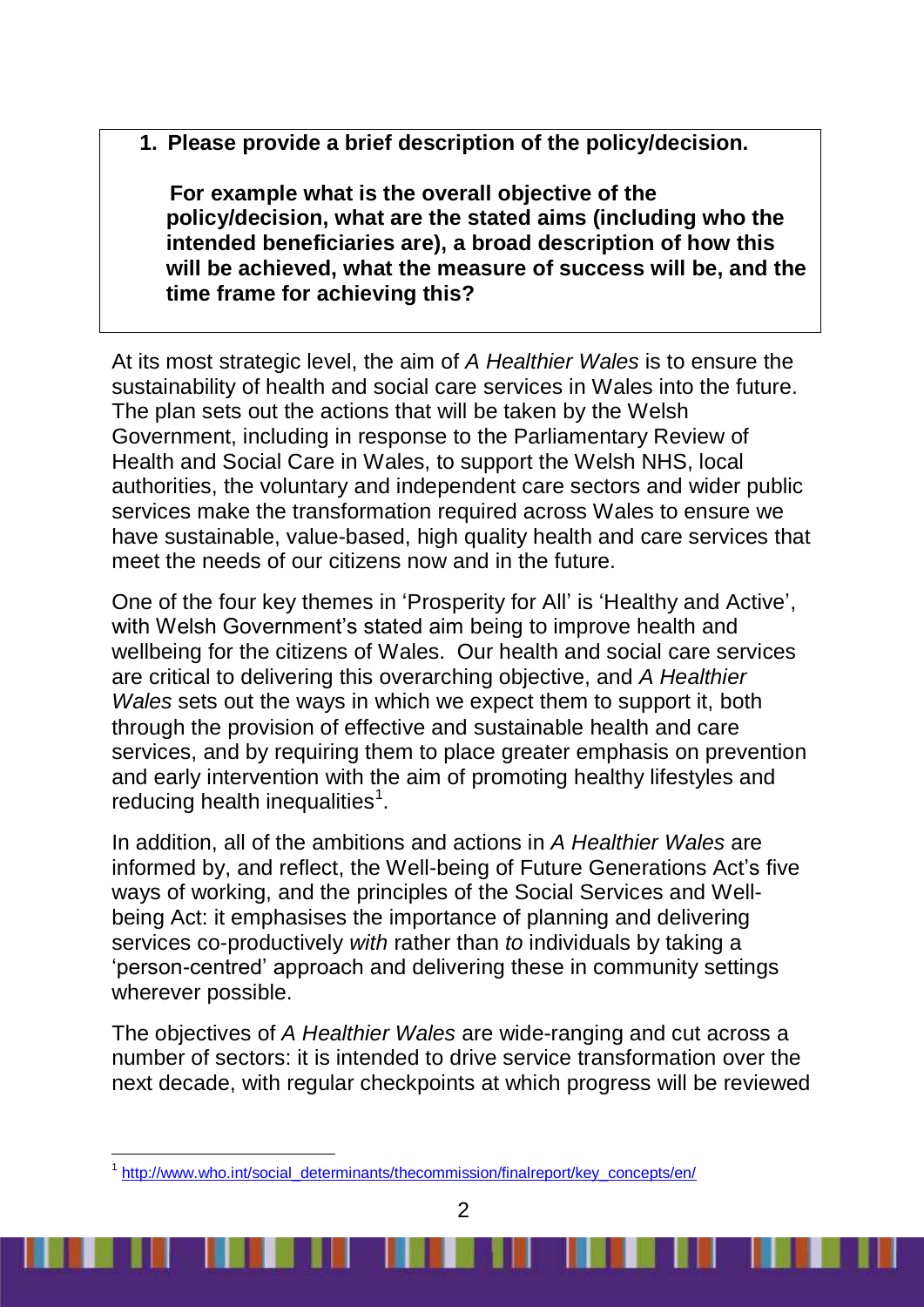**2. We have a legal duty to engage with people with protected characteristics under the Equality Act 2010 (please refer to Annex A of the EIA guidance) identified as being relevant to the policy. What steps have you taken to engage with stakeholders, both internally and externally?**

Before describing the stakeholder activity undertaken in developing *A Healthier Wales*, it should be recognised that the fundamental purpose of the Plan is to support the physical and mental wellbeing of every citizen of Wales by ensuring that high quality, effective and accessible health and care services, including preventative healthcare approaches, continue to be available, free at the point of use, to all. Therefore, in the broadest sense, every Welsh citizen is a stakeholder because every one of us will make use of NHS and/or social care services at certain points in our lives, typically when we are at our most vulnerable (during maternity and at the beginning of life, childhood, older age, or when we experience acute or chronic health problems) and as such we all have a vested interest in a plan which seeks to ensure that these services remain sustainable into the future, irrespective of whether we currently possess a protected characteristic.

More specifically, over recent years a large number of voluntary sector organisations have emerged to support and represent the interests of people affected by particular health conditions, such as the Wales Council for the Blind, the Downs Syndrome Association for Wales, the MS Society Cymru (there are currently over 100 such organisations in Wales). In addition there are a smaller number of larger organisations which act as membership or 'umbrella' groups coordinating activity strategically across smaller organisations and acting as policy influencers more broadly on behalf of people with disabilities or other protected characteristics (e.g. Disability Wales, Diverse Cymru, Age UK Cymru). Over time a number of statutory bodies have also been created to champion the rights of service users in general or particular demographic cohorts, for example Community Health Councils, the Public Services Ombudsman, the Children's Commissioner and Older People's Commissioner for Wales.

In relation to the nine protected characteristics, there are four which by their nature are of particular relevance in relation to *A Healthier Wales*: Age, Disability, Gender Reassignment, and Pregnancy and Maternity.

. . . .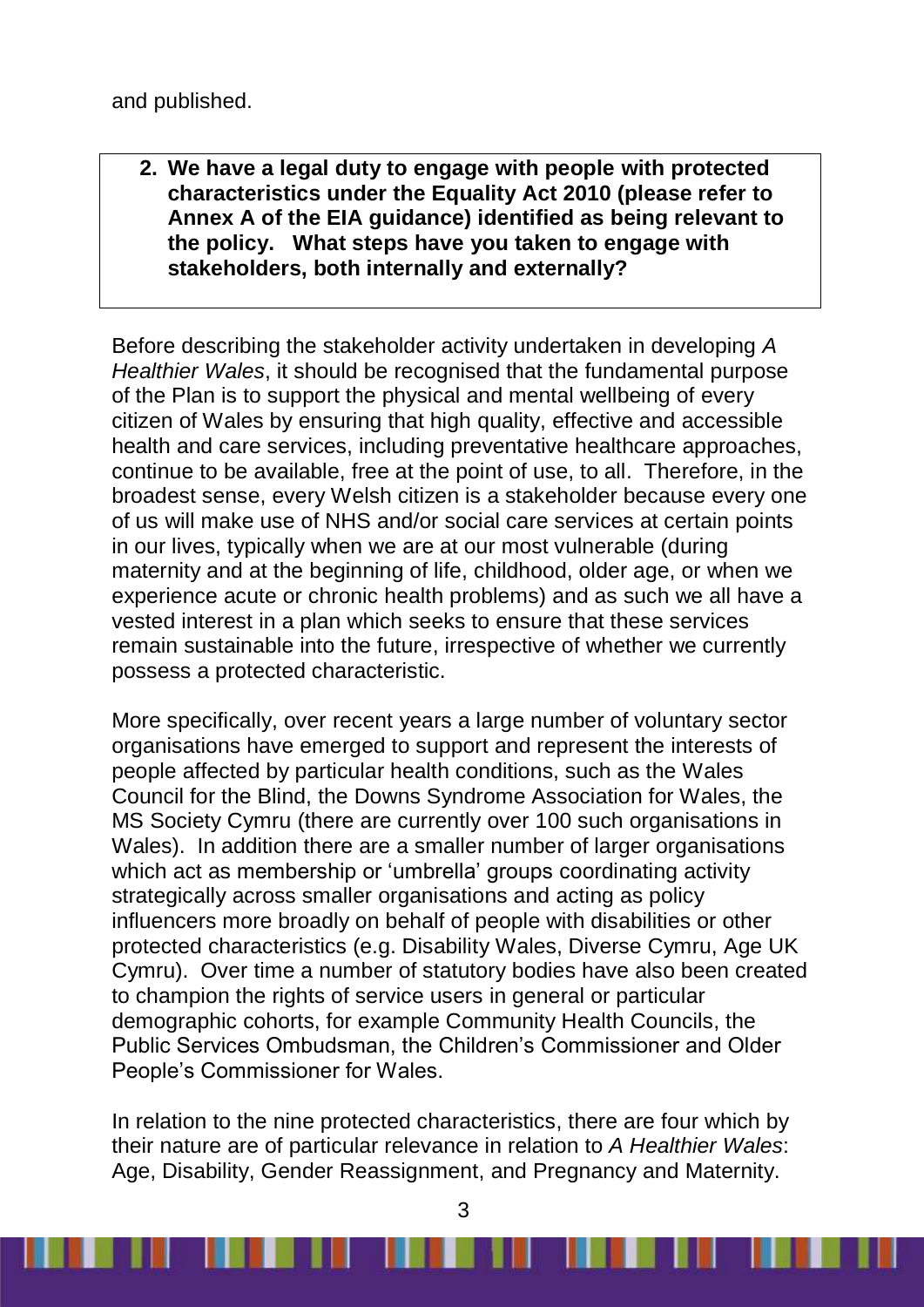Individuals with any of these characteristics are likely to have contact with health or social care services as a result of their protected characteristic. Because of this, Welsh Government has developed a range of strategies and guidance documents, some cross-cutting and others specifically related to the provision of healthcare, to ensure that service providers deliver appropriate support to people with these characteristics (e.g. the *Wales Transgender Action Plan*, the *Strategic Vision for Maternity Services*).

There are also several Welsh Government healthcare policies which relate to the protected characteristic of Race including *Travelling to Better Health - advice and guidance on culture and health needs for practitioners working with Gypsies and Travellers*, and *Raising the Standard - the Race Equality Action Plan for Adult Mental Health Services in Wales.*

Beyond the protected characteristics, there are also over 30 Welsh Government strategy and policy documents which set out requirements or expectations in relation to particular health conditions or services (e.g. the *Autism Strategy*, the *End of Life Care Delivery Plan*).

All of these strategies and guidance documents were developed with a high degree of input from the service user and carer community, and Welsh Government ensures ongoing engagement and monitoring of progress through a series of groups and networks which meet regularly to bring together Welsh Government Ministers and officials, representatives of health and social care service providers, professional and regulatory bodies and third sector organisations including service user groups (e.g. the *National Mental Health Partnership Board*, the *Taking Social Care Forward Partnership Board*).

The arrangements described above are of relevance in relation to *A Healthier Wales* because the plan will not bring to end or replace any current Welsh Government healthcare strategies or guidance relating to individuals with protected characteristics. Rather, the plan will set out the overarching strategic direction and organisational framework within which these policies and stakeholder relationships will continue to drive service delivery at an operational level.

As far as engagement with stakeholders directly in relation to the development of *A Healthier Wales* is concerned, firstly it is worth noting that the plan builds on the work carried out by the Parliamentary Review of Health and Social Care in Wales during 2017-18. That review undertook extensive face to face engagement activity across Wales and

. .

. . . . . . . . . .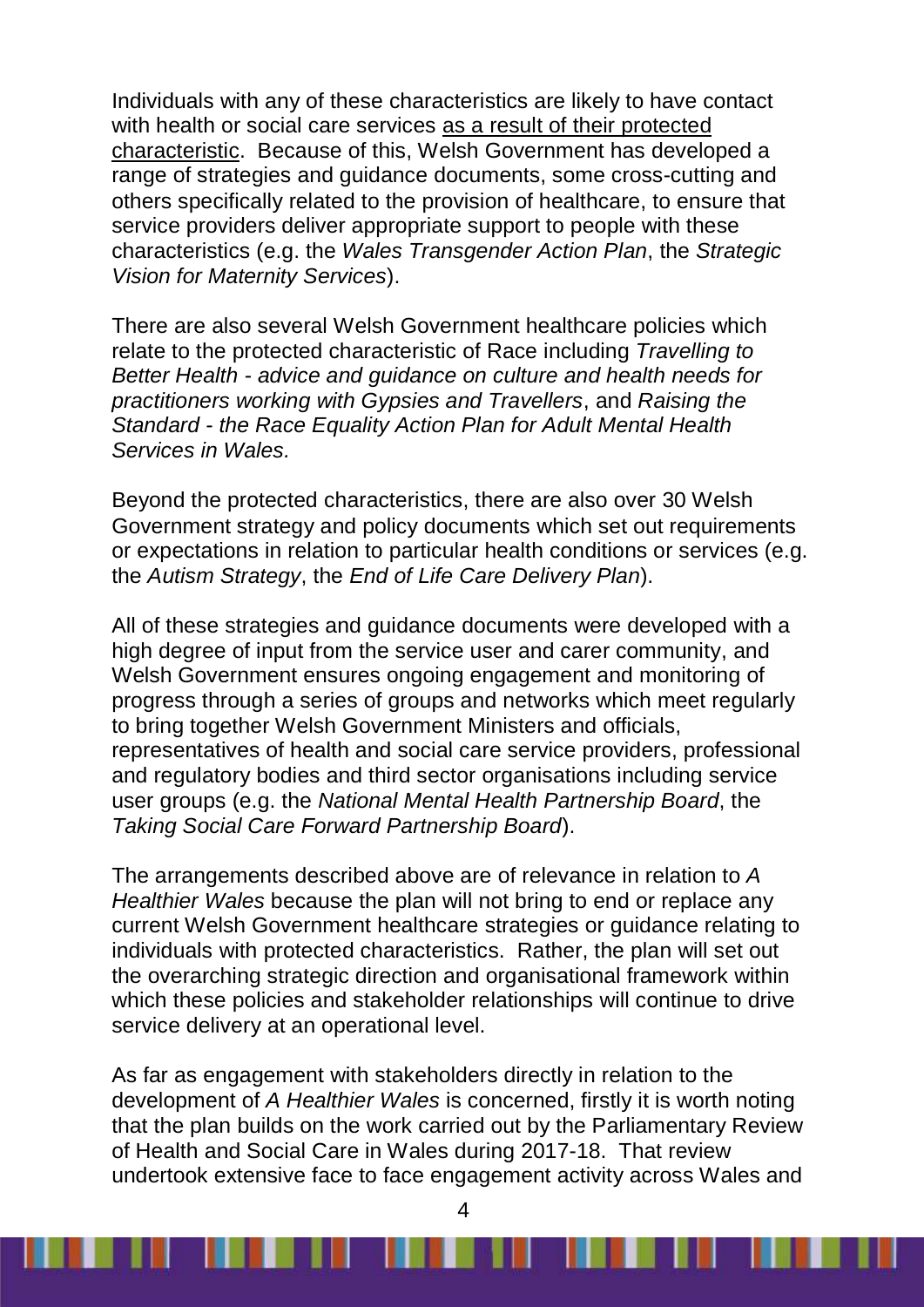considered over 100 submissions of evidence, oral and written, from a wide range of stakeholders, including a large number of those organisations and bodies referenced above which represent the interests of individuals with protected characteristics. All of the evidence gathered through this process, its analysis by the panel, and the recommendations it informed in the two Parliamentary Review Reports, were the starting point for the development of *A Healthier Wales*.

For the full list of methods of engagement and organisations consulted see Annex A of the [Parliamentary Review.](http://gov.wales/docs/dhss/publications/180116reviewen.pdf)

Given the comprehensive engagement undertaken by the Parliamentary Review, Welsh Government has not undertaken a formal public consultation exercise in developing *A Healthier Wales*. Instead, a wideranging round of informal engagement has been undertaken, including with service user and carer organisations, service providers and statutory bodies. Input from stakeholders has directly influenced many of the areas included in the plan, such as the emphasis on co-production and person-centred services, and several of the most substantive actions (e.g. the development of new locality-based models of care) will be taken forward with direct participation from service user and carer organisations at an operational level.

A full list of those organisations engaged with is at **Annex A**.

**3. Your decisions must be based on robust evidence. What evidence base have you used? Please list the source of this evidence e.g. National Survey for Wales. Do you consider the evidence to be strong, satisfactory or weak and are there any gaps in evidence?**

As mentioned above, in producing *A Healthier Wales* Welsh Government has given careful consideration to the comprehensive work undertaken by the Parliamentary Review. The panel members themselves were independent experts in their respective fields who gathered and analysed a wide range of written and oral evidence from stakeholders across Wales during their work. In addition, the panel considered international research and practice to identify examples of effective approaches elsewhere with the potential for adoption in Wales. The conclusions and recommendations in the interim and final reports of the Parliamentary Review were based on this evidence and expertise, and this work has been key in identifying the areas for action contained in *A Healthier Wales*.

. . . .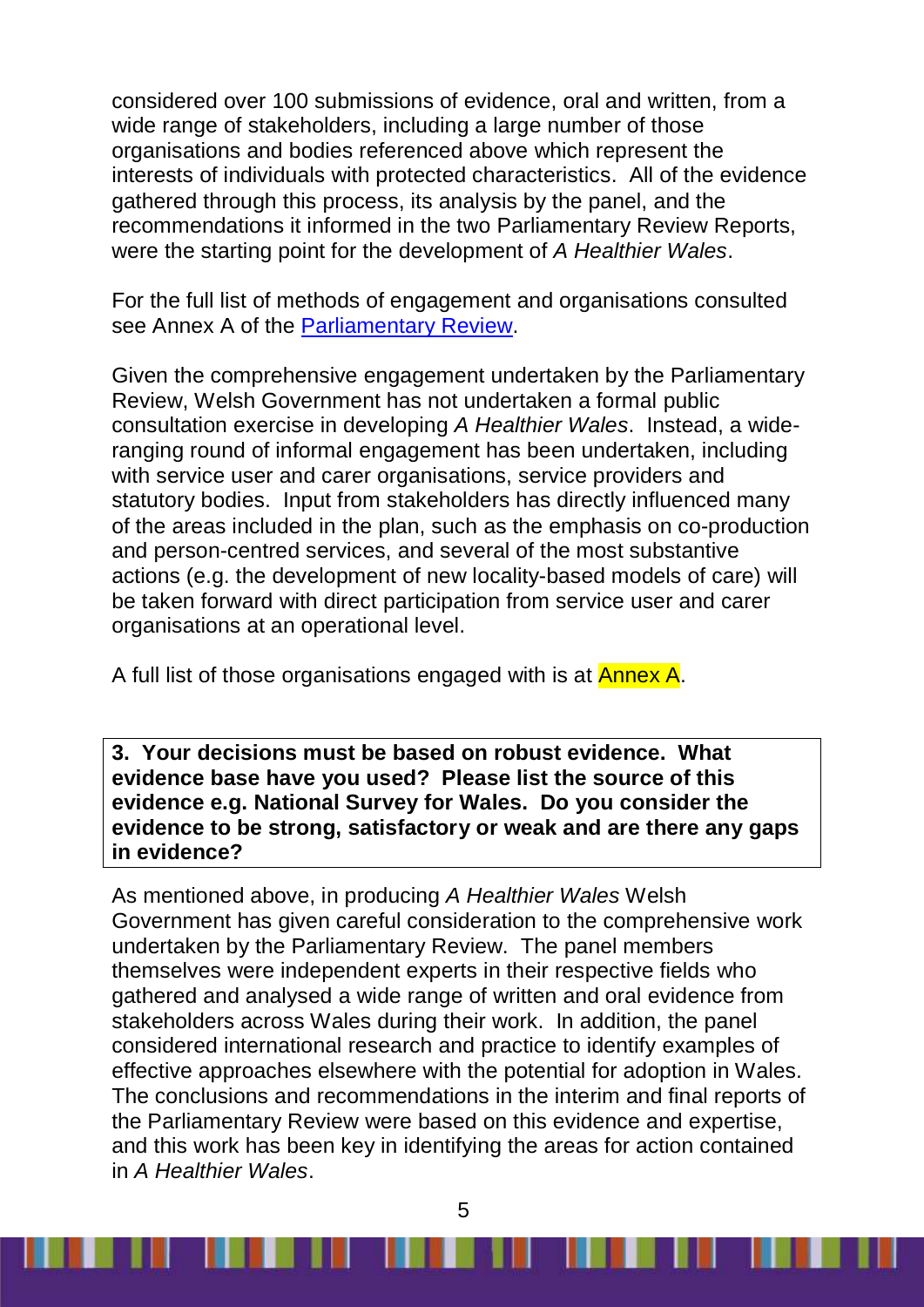In addition, the issues which *A Healthier Wales* seeks to address (e.g. service capacity and sustainability, a greater emphasis on preventative healthcare approaches, etc.) have been identified as priorities through ongoing evaluation of the wealth of data routinely captured through Welsh Government's ongoing performance monitoring and quality assurance of health and social care services in Wales over time. Research undertaken by the Public Health Wales Observatory in relation to population health, and the wider societal and economic evidence which informs the Welsh Index of Multiple Deprivation has also provided reliable population-level intelligence.

Recent independent analysis of health and care services in Wales by national and international bodies including the Bevan Commission, the Nuffield Trust, Wales Public Services 2025, the OECD, the Wales Audit Office, the Wales Institute of Health and Social Care, and the Health Foundation have also been interrogated to identify and examine the key issues and areas for action.

To ensure the assumptions and proposals included in the plan are sound and realistic, Health and Care Research Wales have been involved in its development, as have the Chief Medical Officer and clinical and professional leads within Welsh Government, and senior NHS and social services leads externally.

The Welsh Government's Health Strategy Team considers the range of evidence it has used in developing *A Healthier Wales* to be comprehensive, relevant and robust.

#### *It is important to note any opportunities you have identified that could advance or promote equality.*

Before addressing each of the protected characteristics listed below, it should be noted that Local Health Boards and local authorities in Wales are subject to the Public Sector Equality Duty. Equality, diversity and human rights are also embedded in practice through the *Values and Standards of Behaviour Framework*, Standard 2 of the *Healthcare Standards for Wales* and the *Governance Framework*, and each organisation has their own Equality Diversity and Human Rights Policy, a person or team dedicated to lead on equality, diversity and human rights who meet collectively under the auspices of the Equality Leadership Group, and each publishes regular Diversity Annual Reports.

In addition, healthcare service providers are required to undertake Equality Impact Assessments of their own in relation to any planned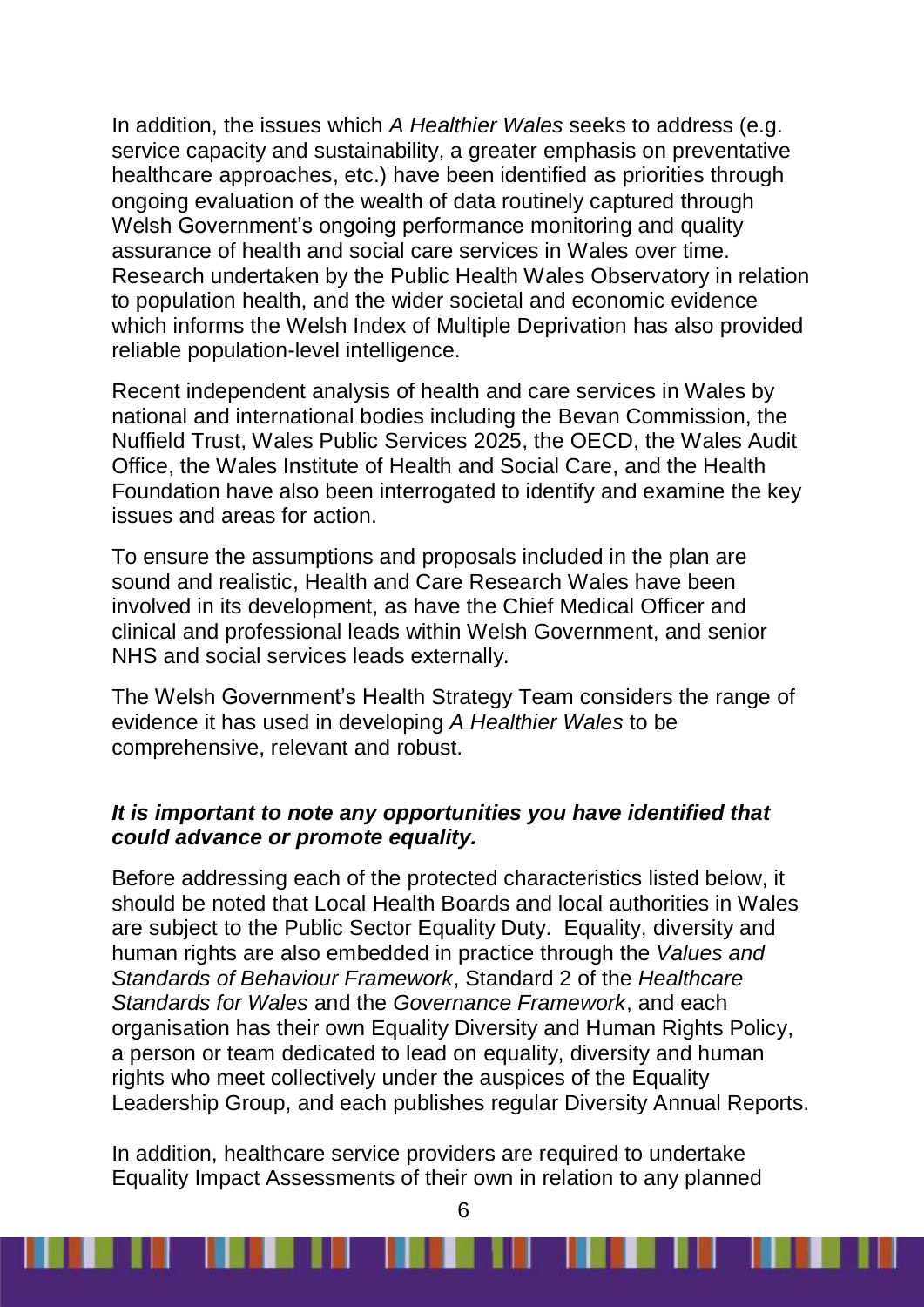service changes in their area, and are supported in doing so by the NHS Wales EIA Practice Hub and the NHS Wales Centre for Equality and Human Rights.

### **Impact**

**Please complete the next section to show how this policy / decision / practice could have an impact (positive or negative) on the protected groups under the Equality Act 2010 (refer to the EIA guidance document for more information).**

**Lack of evidence is not a reason for** *not* **progressing to carrying out an EIA. Please highlight any gaps in evidence that you have identified and explain how/if you intend to fill these gaps.**

**4.1 Do you think this policy / decision / practice will have a positive or negative impact on people because of their age?**

| Age                                                                    | <b>Positive</b> | <b>Negative</b> | None /<br><b>Negligible</b> | <b>Reasons for your</b><br>decision (including<br>evidence) / How<br>might it impact?                                                                                                                                                                                                                                                       |
|------------------------------------------------------------------------|-----------------|-----------------|-----------------------------|---------------------------------------------------------------------------------------------------------------------------------------------------------------------------------------------------------------------------------------------------------------------------------------------------------------------------------------------|
| Younger<br>people<br>(Children<br>and young<br>people, up<br>to $18$ ) |                 |                 | X                           | A Healthier Wales sets<br>out the steps required<br>to ensure health and<br>care services in Wales<br>are sustainable into<br>the future. In the<br>broadest sense,<br>younger people will<br>benefit (as will citizens<br>of all other ages) from<br>safe and effective<br>health and care<br>$s$ ervices $-$ the<br>provision of which is |
|                                                                        |                 |                 |                             | the plan's overarching<br>objective.<br>More specifically,<br>under the Social<br>Services and<br>Wellbeing Act, all<br>health and social                                                                                                                                                                                                   |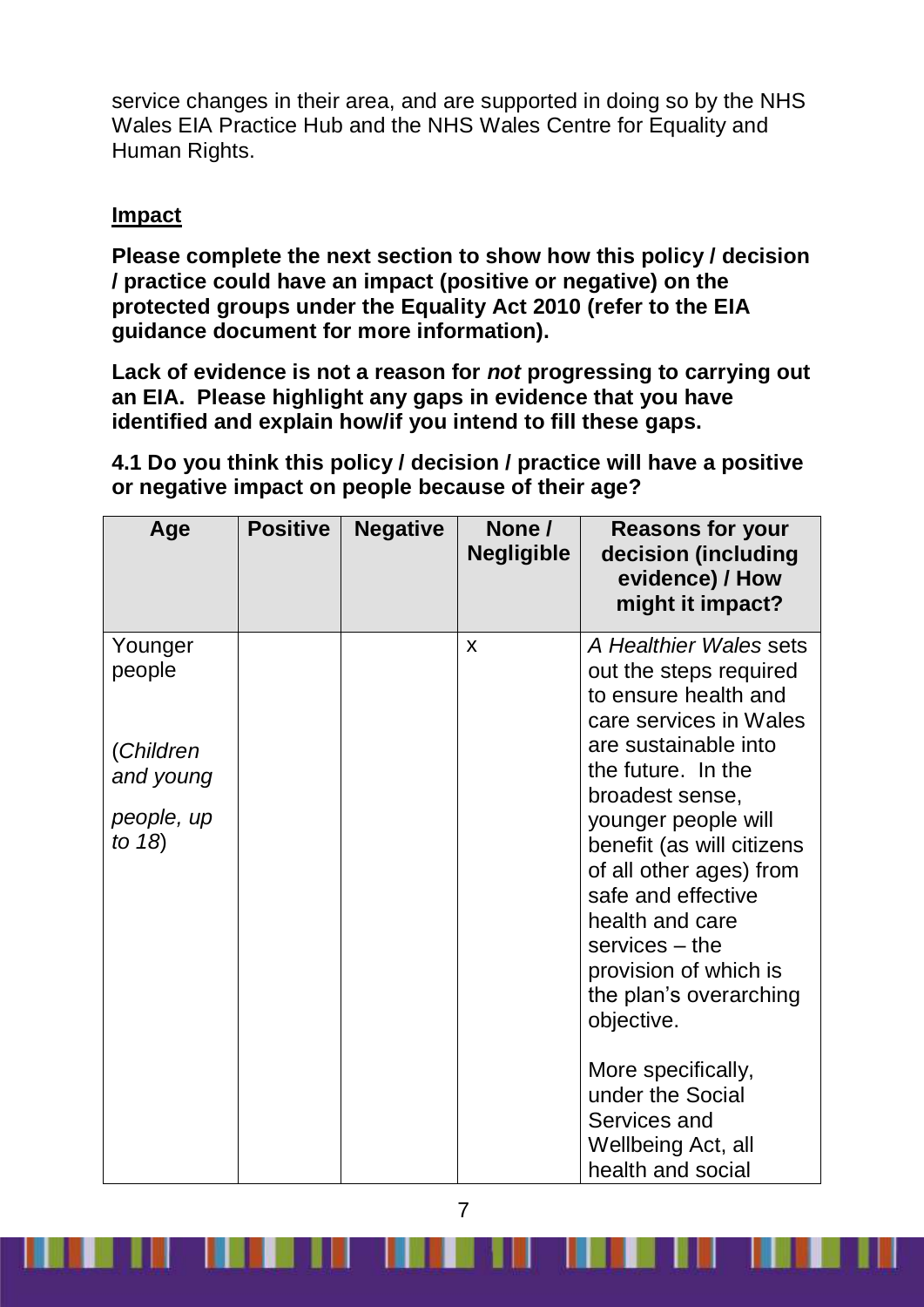|  | services providers are<br>required to undertake<br>population<br>assessments and<br>publish Area Plans<br>setting out how they<br>meet the needs of<br>particular priority<br>groups – one of which<br>is children and young<br>people.                                                                                                                                                                                                                                                                                                                                                                                         |
|--|---------------------------------------------------------------------------------------------------------------------------------------------------------------------------------------------------------------------------------------------------------------------------------------------------------------------------------------------------------------------------------------------------------------------------------------------------------------------------------------------------------------------------------------------------------------------------------------------------------------------------------|
|  | Health Boards and<br>local authorities are<br>reminded of their<br>duties in relation to<br>children and young<br>people in the Social<br>Services and Well-<br>being Act Part 9<br><b>Statutory Guidance</b><br>and the NHS Wales<br><b>Planning Framework.</b><br>The framework<br>includes a number of<br>specific requirements<br>relating to children and<br>young people,<br>including around the<br>delivery of mental<br>health services to<br>children in their area,<br>support for children<br>with SEN, or<br>compliance with<br>safeguarding<br>requirements, and<br>service providers are<br>expected to evidence |
|  | their compliance in<br>their Integrated<br><b>Medium Term Plans</b><br>(IMTPs) which are<br>subject to Welsh                                                                                                                                                                                                                                                                                                                                                                                                                                                                                                                    |

<u> Karabatan Kabupatén Karabatan Ing Kabupatén Ing Kabupatén </u>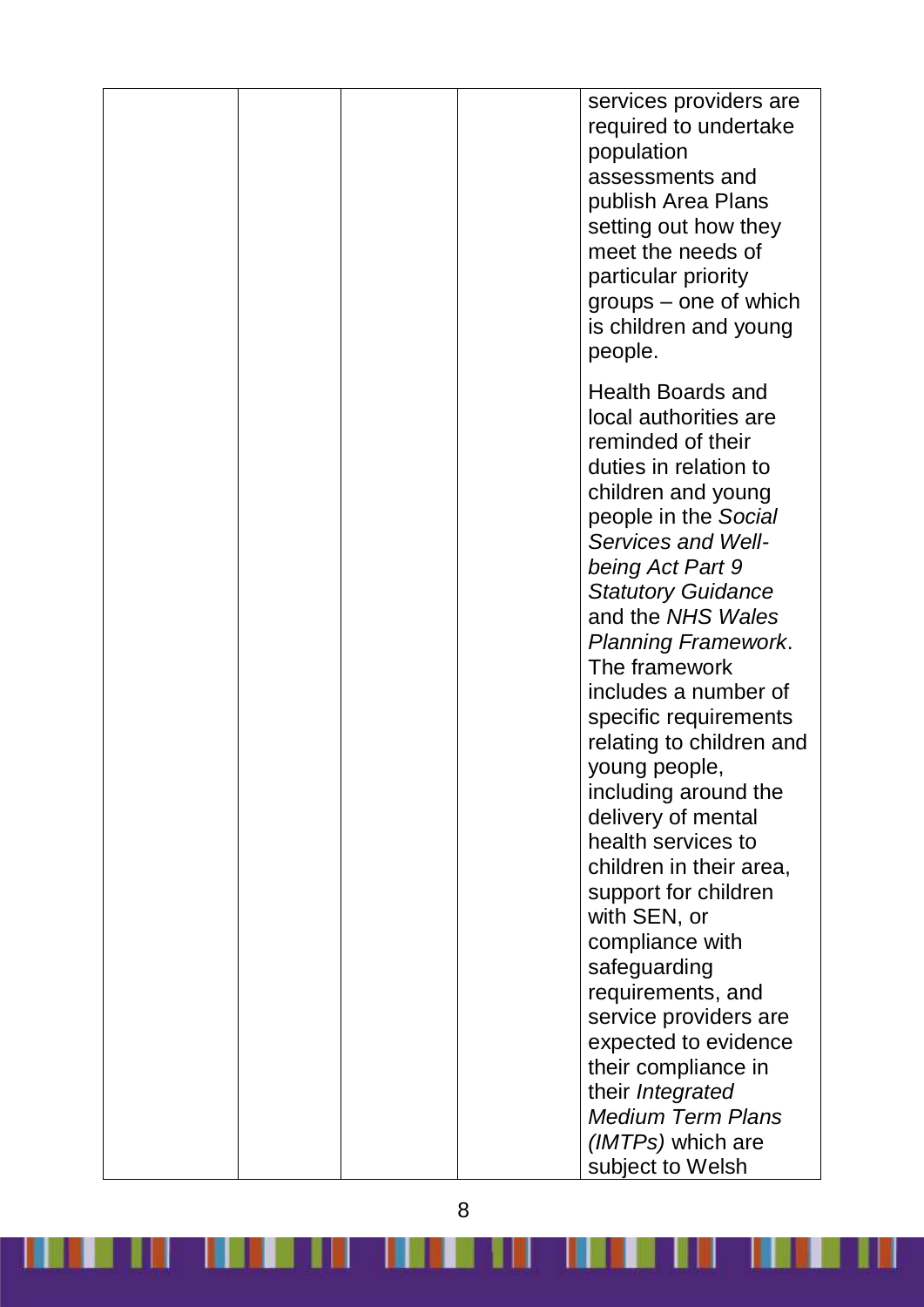|                  |   | Government approval.                                                                                                                                                                                                                                                                                                              |
|------------------|---|-----------------------------------------------------------------------------------------------------------------------------------------------------------------------------------------------------------------------------------------------------------------------------------------------------------------------------------|
|                  |   | The planning<br>framework is in turn<br>underpinned by a<br>range of Welsh<br>Government strategies<br>and guidance<br>documents relating to<br>healthcare for children<br>and young people,<br>such as Together for<br><b>Children and Young</b><br>People and the<br><b>Healthy Child Wales</b><br>Programme.                   |
|                  |   | None of the duties or<br>expectations included<br>in these guidance<br>documents, or the<br>accountability<br>arrangements<br>embedded in the IMTP<br>or Area Planning<br>process through which<br>healthcare providers<br>demonstrate their<br>compliance with them,<br>will be affected by<br>anything in A Healthier<br>Wales. |
| People 18-<br>50 | X | Working age adults<br>stand to benefit from<br>improved health<br>outcomes as a result<br>of sustainable,<br>effective, joined-up,<br>community based<br>health and care<br>services as envisaged<br>in A Healthier Wales.<br>Additionally, as                                                                                    |

9

<u> 1999 - Jan Harry Harry Harry Harry Harry Harry Harry Harry Harry Harry Harry Harry Harry Harry Harry Harry Har</u>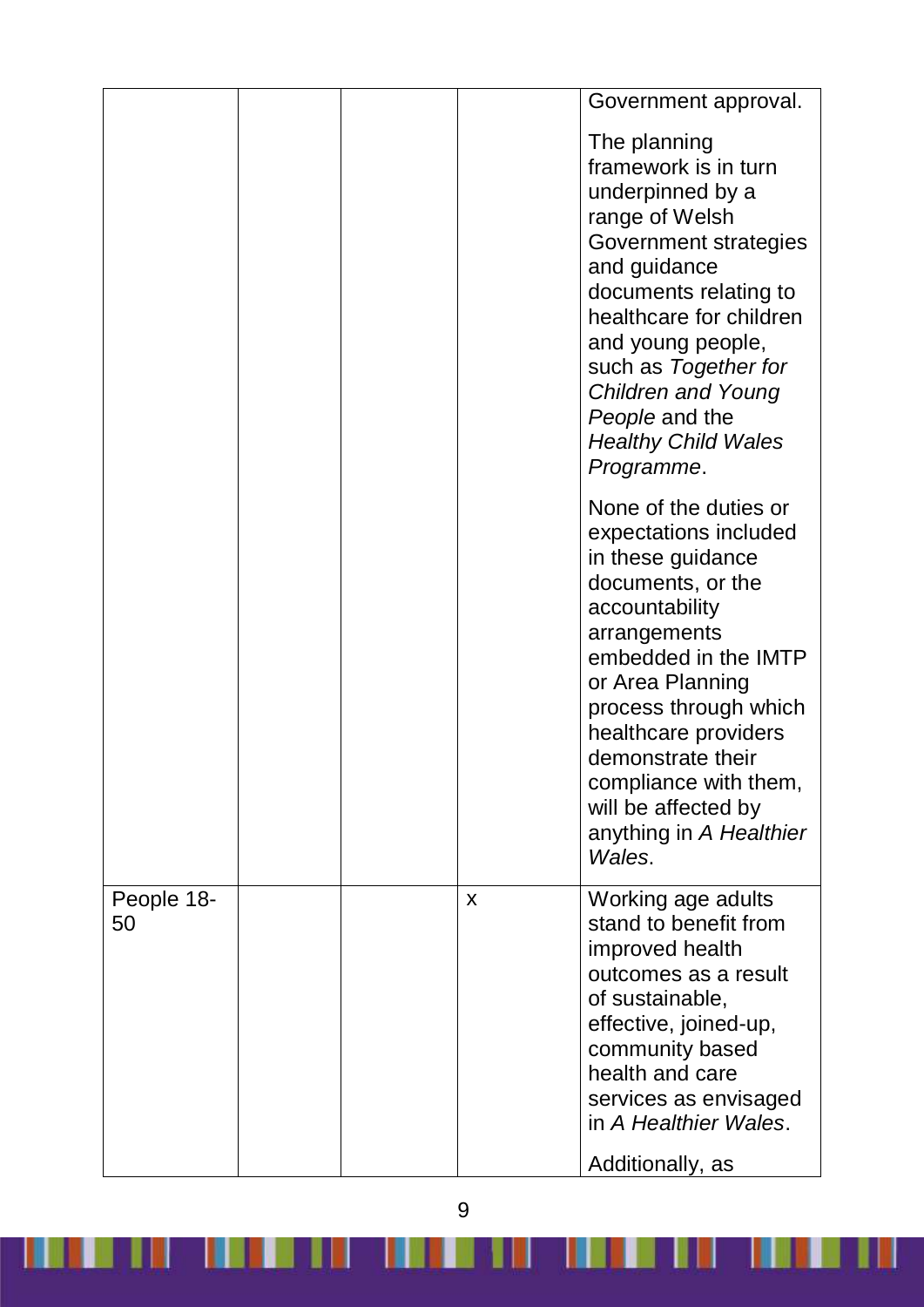|                            |  |   | mentioned above,<br>service providers will<br>be expected to place<br>more emphasis on<br>preventative<br>approaches to<br>maintaining health and<br>wellbeing: this too will<br>have benefits for<br>working age adults<br>(along with all other<br>cohorts of the<br>population).                                                                                                                                                                                                                                                                                                                                                                                               |
|----------------------------|--|---|-----------------------------------------------------------------------------------------------------------------------------------------------------------------------------------------------------------------------------------------------------------------------------------------------------------------------------------------------------------------------------------------------------------------------------------------------------------------------------------------------------------------------------------------------------------------------------------------------------------------------------------------------------------------------------------|
| Older<br>people<br>$(50+)$ |  | X | As a population group,<br>older people potentially<br>stand to gain from the<br>concerted shift to<br>community based,<br>person-centred care,<br>which is a core aim of<br>A Healthier Wales's<br>focus on new models<br>of care, for the<br>following reasons:<br>Wales has the largest<br>and fastest growing<br>proportion of older<br>people in the UK, and<br>over recent years,<br>hospitals have faced<br>an increasing number<br>of frail older inpatients<br>admitted as<br>emergencies with<br>acute problems but<br>with underlying<br>multiple chronic<br>conditions. However,<br>hospital stays are not<br>optimal for frail older<br>people and can cause<br>harm. |

<u> Karajini kata da wakati kata mai ya kutoka kata ya kutoka kata ya kutoka kata ya kutoka kata ya kata ya kata </u>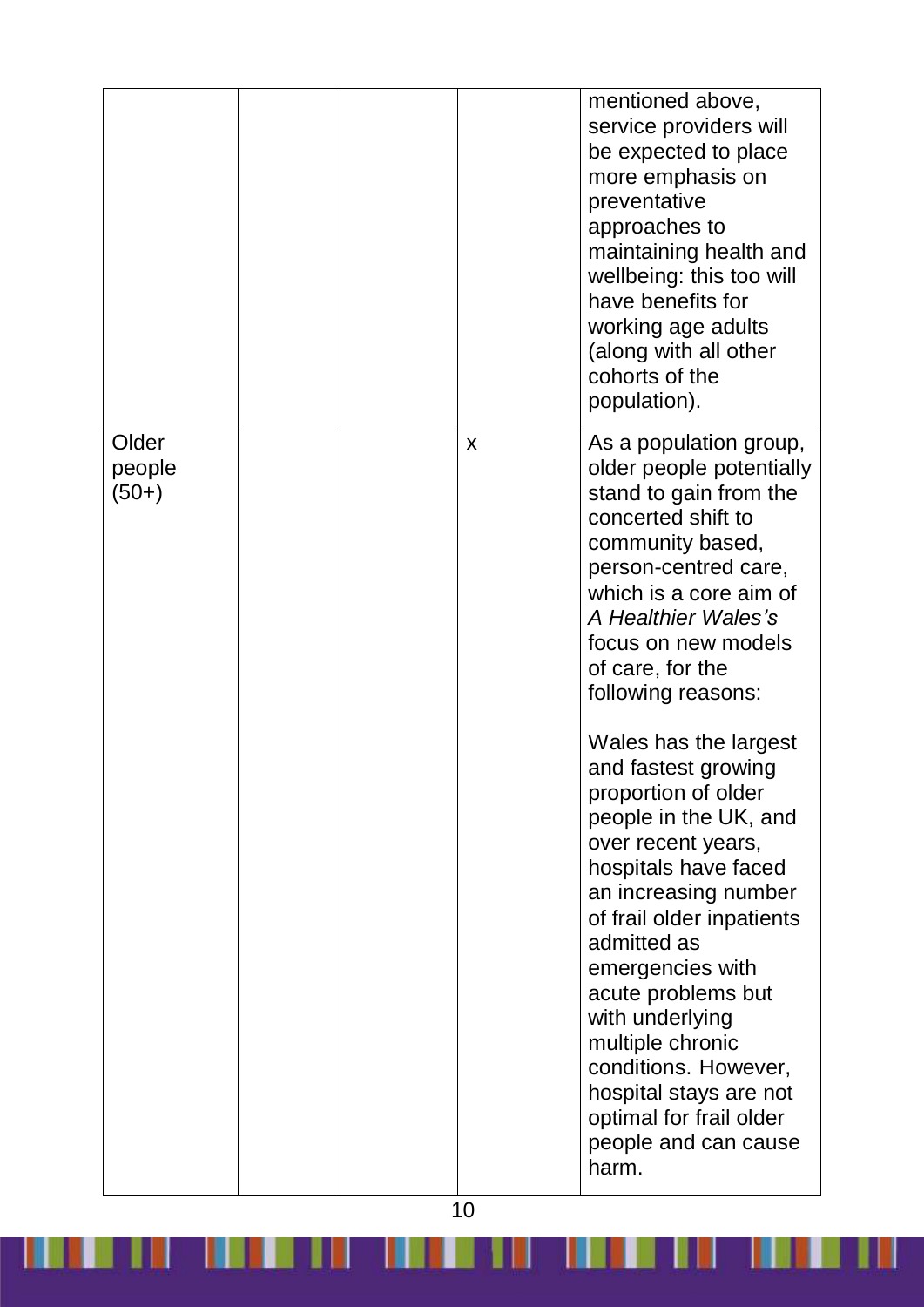|  |  | Social care is very<br>important to support<br>vulnerable individuals,<br>particularly in old age,<br>to live independently in<br>their own homes or<br>with their families for<br>as long as possible.<br>Social care services<br>are under substantial<br>pressure at present,<br>because of a large<br>demand for local<br>authority-funded care,<br>a squeeze on funding,<br>and a shortfall in staff. |
|--|--|------------------------------------------------------------------------------------------------------------------------------------------------------------------------------------------------------------------------------------------------------------------------------------------------------------------------------------------------------------------------------------------------------------|
|  |  | A Healthier Wales<br>seeks to address these<br>issues through the<br>development and<br>rollout of new models<br>of care. Services will,<br>wherever possible, be<br>provided at home or in<br>the community in the<br>first instance, with<br>hospital services<br>focussed on<br>assessment and<br>treatment that only a<br>hospital facility can<br>provide.                                            |
|  |  | More specifically, as<br>referenced above in<br>relation to younger<br>people, under the<br><b>Social Services and</b><br>Well-being Act all<br>health and social<br>services providers are<br>required to undertake<br>population<br>assessments and                                                                                                                                                      |

<u> Karajini kata da wakati kata mai ya kutoka kata ya kutoka kata ya kutoka kata ya kutoka kata ya kata ya kata </u>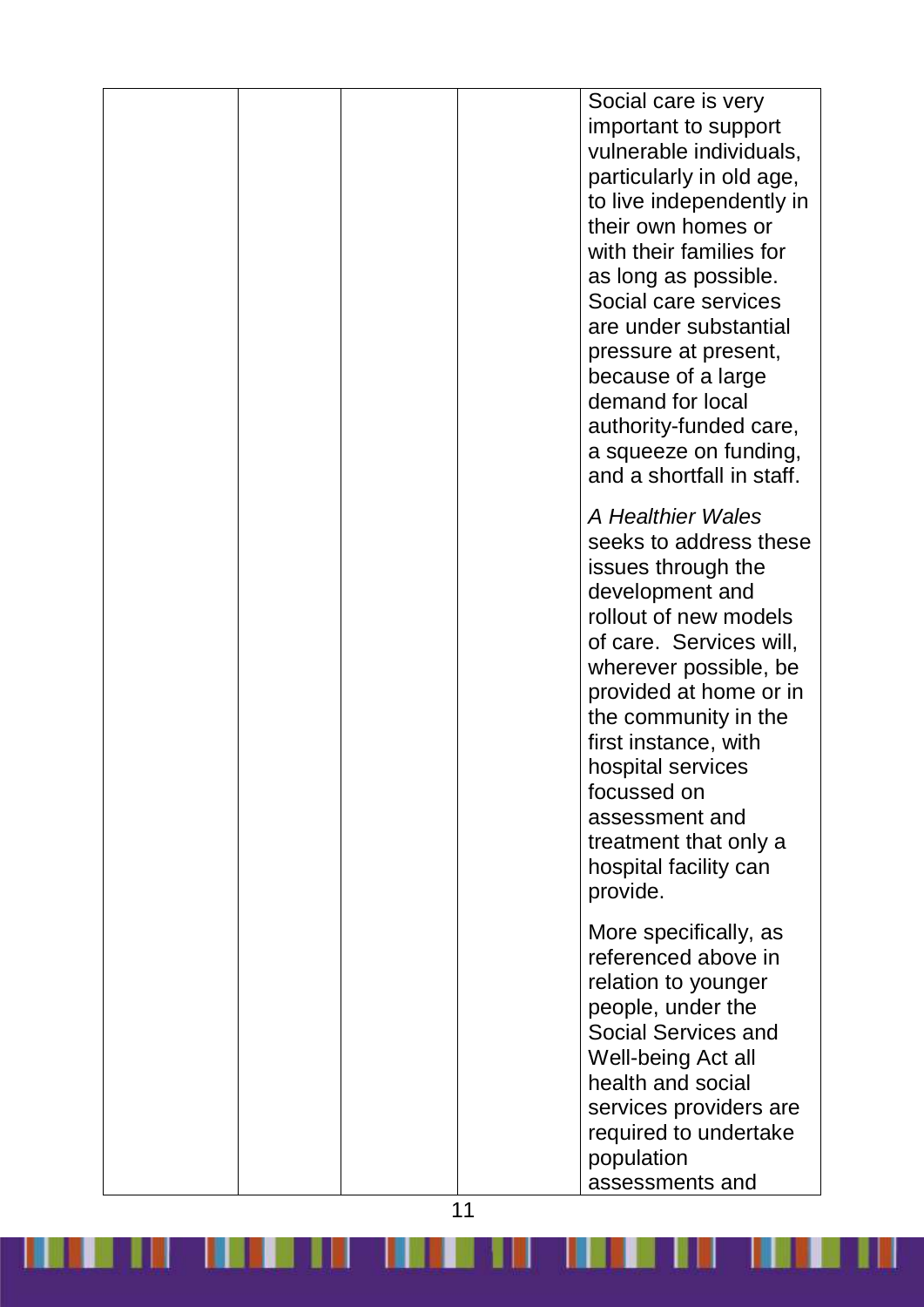|  | publish area plans<br>setting out how they<br>meet the needs of<br>particular priority<br>groups: older people<br>are identified in the Act<br>as a priority group.                                                                                                                                                                                                                               |
|--|---------------------------------------------------------------------------------------------------------------------------------------------------------------------------------------------------------------------------------------------------------------------------------------------------------------------------------------------------------------------------------------------------|
|  | The NHS Planning<br>Guidance also<br>references the<br>numerous duties and<br>requirements placed<br>on healthcare<br>providers through a<br>range of Welsh<br>Government strategies<br>and guidance,<br>including the Strategy<br>for Older People in<br><b>Wales, the Dementia</b><br>Action Plan, and<br>Integrated<br>Assessment, Planning<br>and Review<br>Arrangements for<br>Older People. |
|  | As with services for<br>children and young<br>people, Local Health<br>Boards demonstrate<br>their compliance with<br>these requirements in<br>their Integrated<br><b>Medium Term Plans</b><br>which are subject to<br><b>Welsh Government</b><br>approval.                                                                                                                                        |
|  | None of these<br>requirements will be<br>negatively impacted by<br>anything contained in<br>A Healthier Wales,                                                                                                                                                                                                                                                                                    |

<u> Kanada kata salah sahiji désa di kacamatan di Kabupatén Baga</u>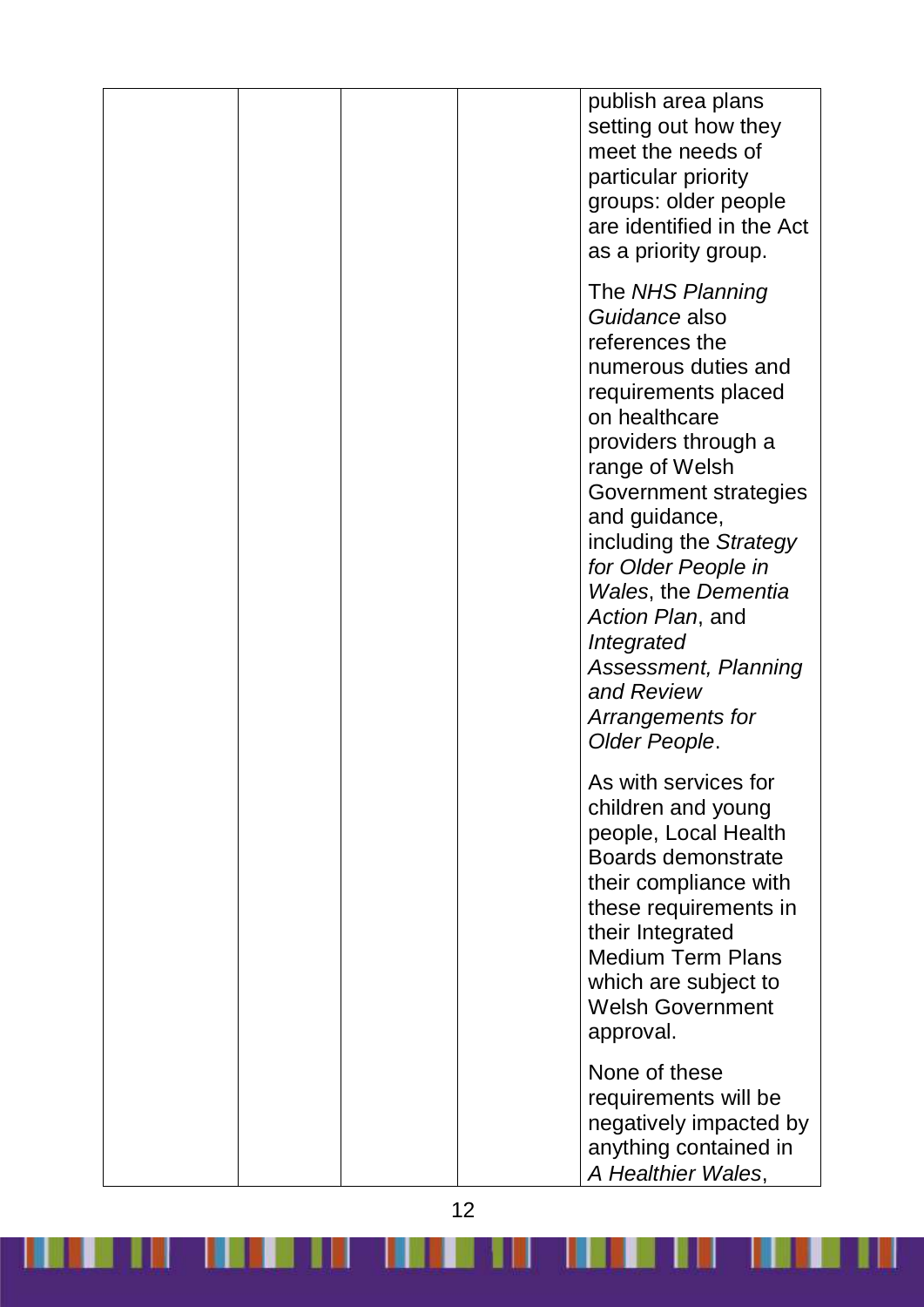|  |  | which will confirm the    |
|--|--|---------------------------|
|  |  | <b>Welsh Government's</b> |
|  |  | commitment to the         |
|  |  | current IMTP and area     |
|  |  | planning                  |
|  |  | arrangements.             |
|  |  |                           |

# **4.2 Because they are disabled?**

Rather than addressing each of the specific categories of disability listed in section 4.2 below, this free text sets out how *A Healthier Wales* will have a positive impact for individuals with a disability.

The provision of health and social care services to individuals with a disability are core functions of the NHS and local authorities in Wales. The services they deliver are provided in accordance with a wide range of Welsh legislative and statutory requirements – none of which will be impacted negatively by *A Healthier Wales*. On the contrary, the fundamental aim of *A Healthier Wales* is to secure the provision of services into the future and ensure their quality and value continuously improves over time.

As well as overarching legislation such as the NHS Wales Act, the Mental Health Measure, the Social Services and Wellbeing Act, the Nurse Staffing Levels Act, and the Public Health Act, health and social care service providers in Wales are also required to adhere to a wide range of Welsh Government policies set out in a number of strategies and guidance documents relating to particular health conditions or disabilities. These include:

Sixteen *National Delivery Plans* for health conditions including cancer, diabetes and stroke;

*The Integrated Framework of Care and Support for People who are Deaf or Living with Hearing Loss* 

*Together for Mental Health;*

*The Learning Disability Strategy;*

*The Autism Strategy*.

In relation to individuals with protected characteristics, healthcare service providers are supported by the NHS Centre for Equality and Human Rights, which provides guidance and advice regarding both wider public sector equality duties and specific requirements relating to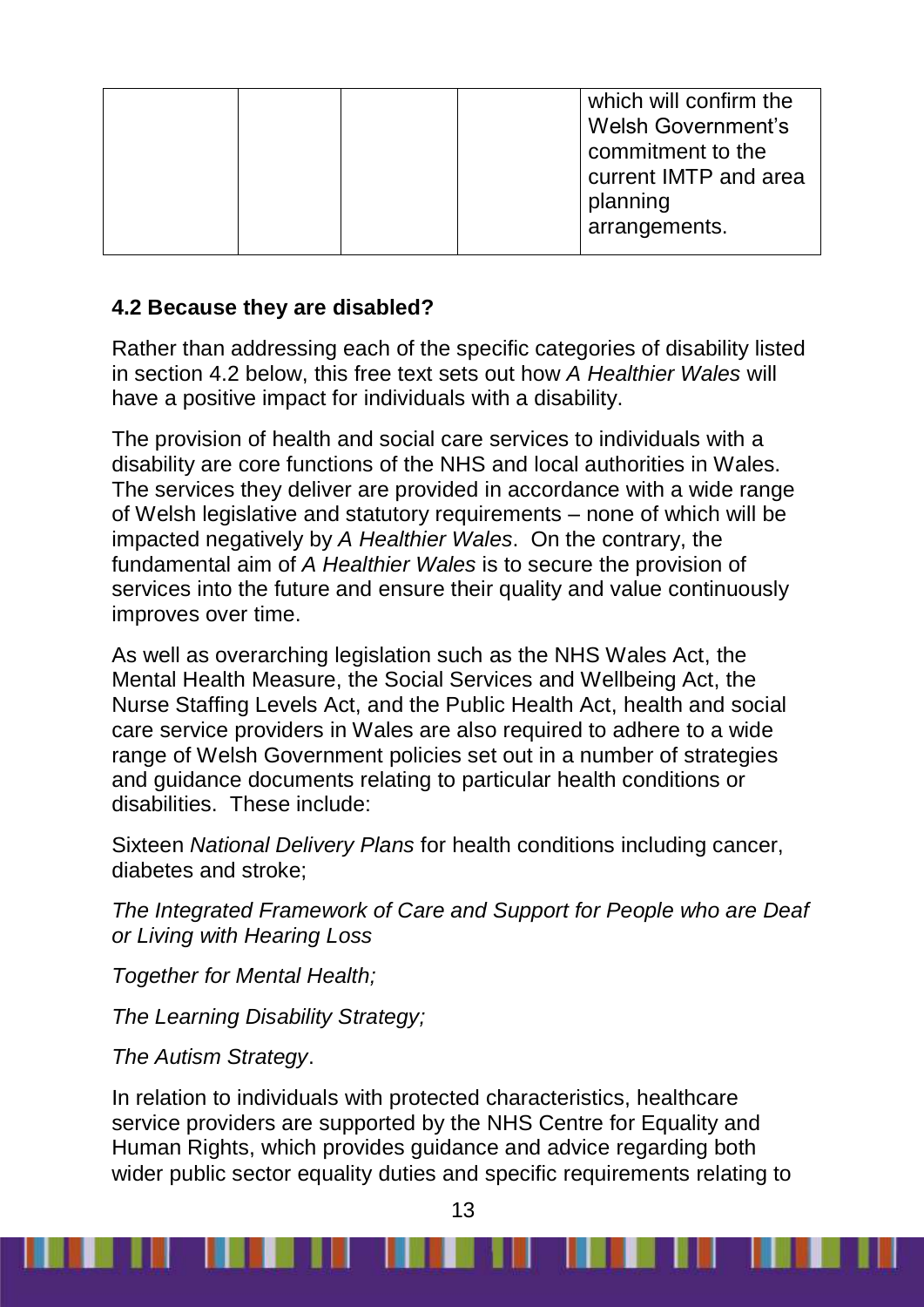particular protected characteristics (e.g. the Centre's *All Wales Standards for Accessible Communication and Information for People with Sensory Loss* and *Treat Me Fairly* learning resources).

None of these policies or arrangements will be negatively impacted by anything included in *A Healthier Wales*. Rather, the plan will restate Welsh Government's continued commitment to the IMTP and Area Planning processes, which will in turn ensure that health boards and local authorities continue to demonstrate their adherence to these requirements through wider planning and accountability arrangements.

| <b>Impairment</b>                     | <b>Positive</b> | <b>Negative</b> | None /<br><b>Negligible</b> | <b>Reason for your</b><br>decision (including<br>evidence) / How<br>might it impact? |
|---------------------------------------|-----------------|-----------------|-----------------------------|--------------------------------------------------------------------------------------|
| <b>Visual</b><br>impairment           |                 |                 | X                           |                                                                                      |
| Hearing<br>impairment                 |                 |                 | X                           |                                                                                      |
| Physically<br>disabled                |                 |                 | X                           |                                                                                      |
| Learning<br>disability                |                 |                 | $\boldsymbol{\mathsf{X}}$   |                                                                                      |
| Mental health<br>problem              |                 |                 | X                           |                                                                                      |
| Other<br>impairments<br><b>issues</b> |                 |                 | X                           |                                                                                      |

### **4.3 Because of their gender (man or woman)?**

| <b>Gender</b> | <b>Positive</b> | <b>Negative</b> | None /<br><b>Negligible</b> | <b>Reason for your</b><br>decision (including<br>evidence)/ How might it<br>impact? |
|---------------|-----------------|-----------------|-----------------------------|-------------------------------------------------------------------------------------|
| Male          |                 |                 | Y                           | Nothing in A Healthier<br>Wales will impact on any                                  |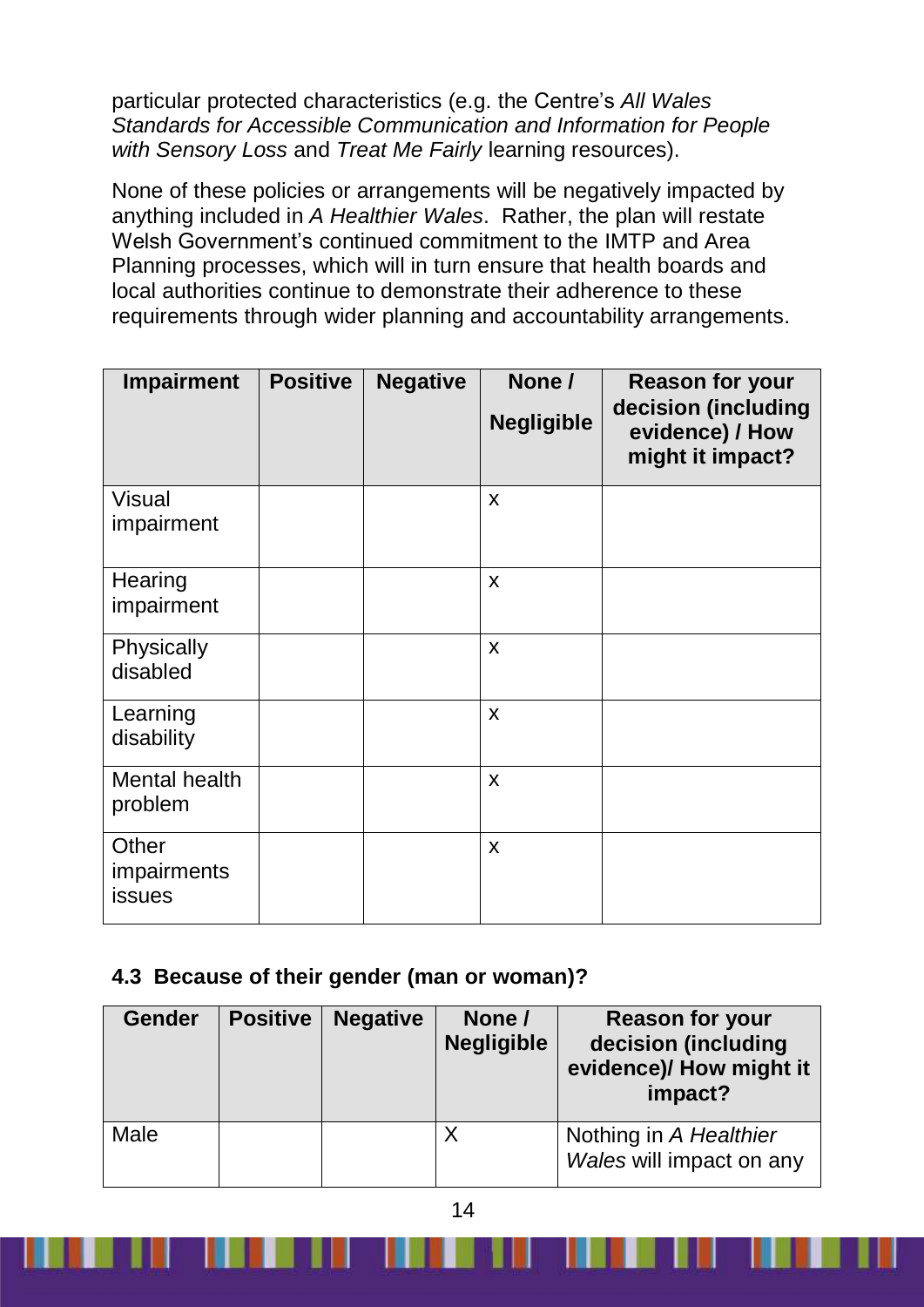|  |  | individual either positively<br>or negatively because of<br>their gender as it will not<br>affect any of the existing<br>public sector equality<br>duties Welsh NHS and<br>social care providers are<br>currently required to<br>adhere to in relation to<br>gender.                                                                                                                                                                                    |
|--|--|---------------------------------------------------------------------------------------------------------------------------------------------------------------------------------------------------------------------------------------------------------------------------------------------------------------------------------------------------------------------------------------------------------------------------------------------------------|
|  |  | In many instances health<br>and care providers<br>deliver essentially the<br>same services to<br>individuals of both<br>genders, but in a gender<br>sensitive/appropriate way<br>(i.e. domiciliary care).<br>However, many of the<br>services provided by the<br>NHS in particular relate<br>to conditions that affect<br>only males or females, or<br>one gender<br>predominantly (e.g.<br>gynaecological<br>conditions, certain types<br>of cancers). |
|  |  | <b>Health Boards and local</b><br>authorities rely on a<br>range of intelligence to<br>identify the composition<br>of the populations they<br>serve in planning and<br>delivering an appropriate<br>range of services, with<br>population assessments<br>and area plans now<br>being produced jointly in<br>accordance with the<br>requirements of the<br>Social Care and Well-                                                                         |

15

W.

<u> TELEVILLE</u>

Ш

IJ

Ш

<u> III de liberto de la pro</u>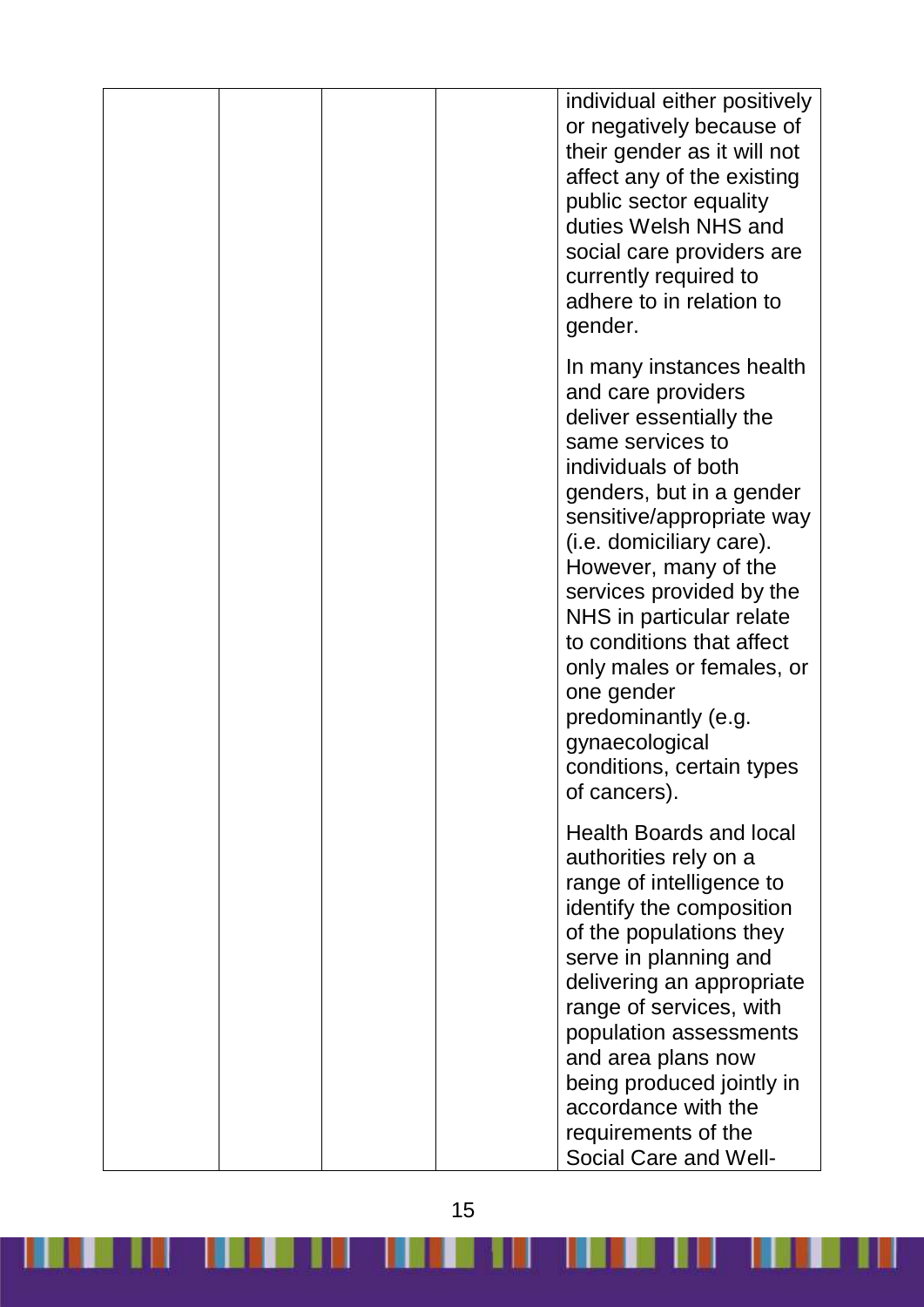| Female |  |   | being Act.<br>A Healthier Wales will<br>reemphasise the Welsh<br>Government's<br>commitment to these<br>arrangements as the<br>mechanism by which<br>seamless health and<br>care services with a<br>greater emphasis on<br>preventative healthcare<br>approaches, will be<br>delivered moving<br>forwards. |
|--------|--|---|------------------------------------------------------------------------------------------------------------------------------------------------------------------------------------------------------------------------------------------------------------------------------------------------------------|
|        |  | X | As above.                                                                                                                                                                                                                                                                                                  |

| 4.4 Because<br>they are<br>transgender | <b>Positive</b> | <b>Negative</b> | None /<br><b>Negligible</b> | <b>Reason for your</b><br>decision<br>(including<br>evidence) / How<br>might it impact?                                                                                                                                                                                                                                                                                                                                |
|----------------------------------------|-----------------|-----------------|-----------------------------|------------------------------------------------------------------------------------------------------------------------------------------------------------------------------------------------------------------------------------------------------------------------------------------------------------------------------------------------------------------------------------------------------------------------|
|                                        |                 |                 | X                           | <b>Healthcare services</b><br>for transgender<br>individuals are<br>provided in<br>accordance with a<br>number of Welsh<br>Government policy<br>documents and<br>specialised services<br>commissioning<br>policies, including in<br>relation to hormone<br>therapy prescribing,<br>and gender identity<br>services. Service<br>providers are<br>supported by the<br><b>NHS Centre for</b><br><b>Equality and Human</b> |

16

<u> Kanada kata sa matang kalendar sa Pangangang Pangangang Pangangang Pangangang Pangangang Pangangang Pangangang Pangangang Pangangang Pangangang Pangangang Pangangang Pangangang Pangangang Pangangang Pangangang Pangangang</u>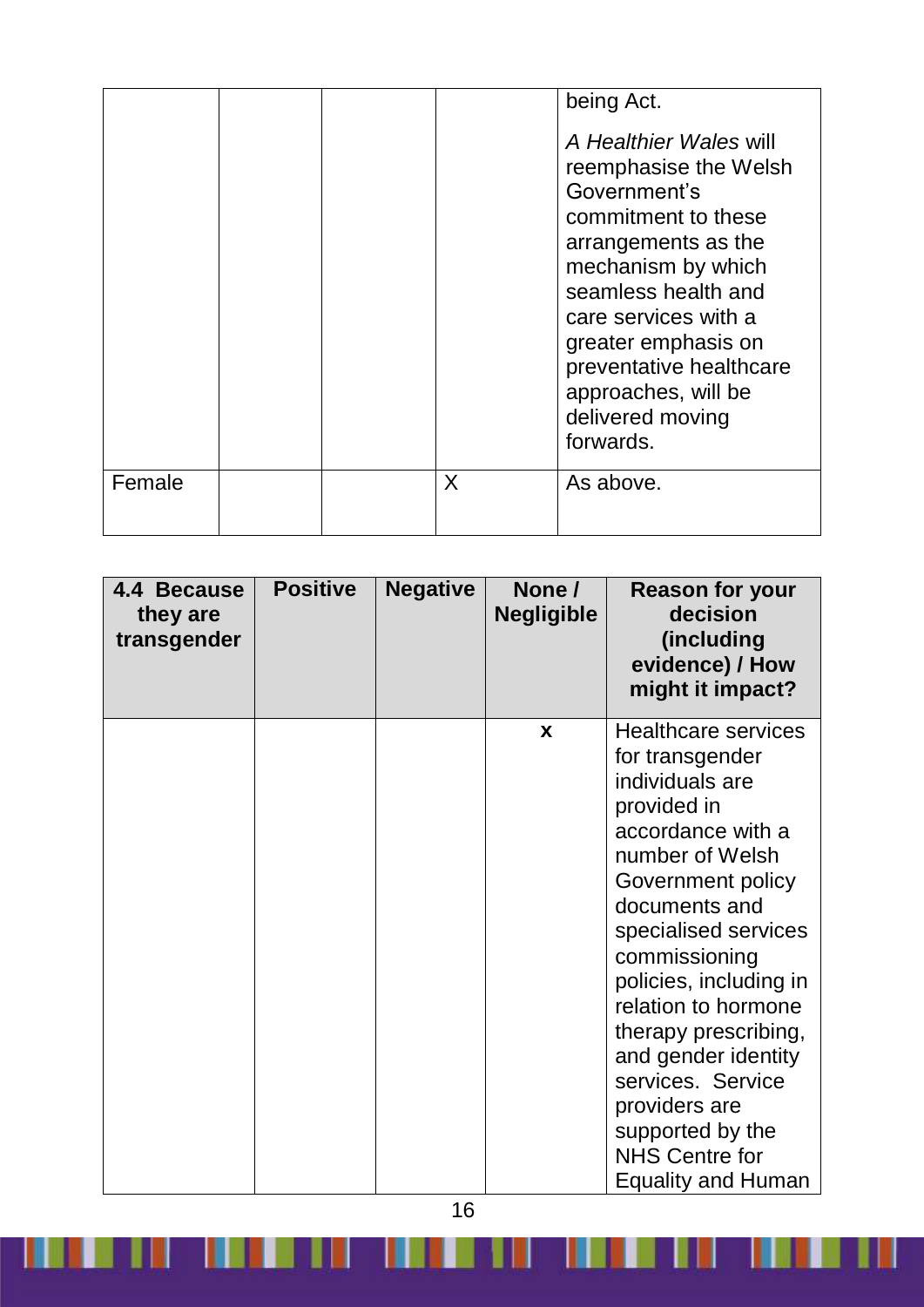|  |  | Rights which has<br>produced the best<br>practice guidance<br>document Its Just<br>Good Care.                                                    |
|--|--|--------------------------------------------------------------------------------------------------------------------------------------------------|
|  |  | None of the policies<br>or arrangements<br>currently in place<br>will be negatively<br>impacted by<br>anything included in<br>A Healthier Wales. |

# **4.5 Because of their marriage or civil partnership?**

| <b>Marriage and</b><br><b>Civil</b><br><b>Partnership</b> | <b>Positive</b> | <b>Negative</b> | None /<br><b>Negligible</b> | <b>Reason for your</b><br>decision (including<br>evidence)/ How<br>might it impact?                                                                                                                                                                                                                                                                                 |
|-----------------------------------------------------------|-----------------|-----------------|-----------------------------|---------------------------------------------------------------------------------------------------------------------------------------------------------------------------------------------------------------------------------------------------------------------------------------------------------------------------------------------------------------------|
| Marriage                                                  |                 |                 | X                           | Nothing in A<br><b>Healthier Wales will</b><br>impact on any<br>individual either<br>positively or<br>negatively because<br>of their marital status<br>as it will not affect<br>any of the existing<br>public sector equality<br>requirements Welsh<br>NHS and social care<br>providers are<br>currently required to<br>adhere to in relation<br>to marital status. |
| Civil<br>Partnership                                      |                 |                 | X                           | As above.                                                                                                                                                                                                                                                                                                                                                           |

# **4.6 Because of their pregnancy or maternity?**

H

a de 1900 de jaro de 1910.<br>De 1910 de 1910 de jaro de 1910 de 1910 de 1910 de 1910 de 1910 de 1910 de 1910 de 1910 de 1910 de 1910 de 19

K.

<u> Literatur in den sta</u>

H

an an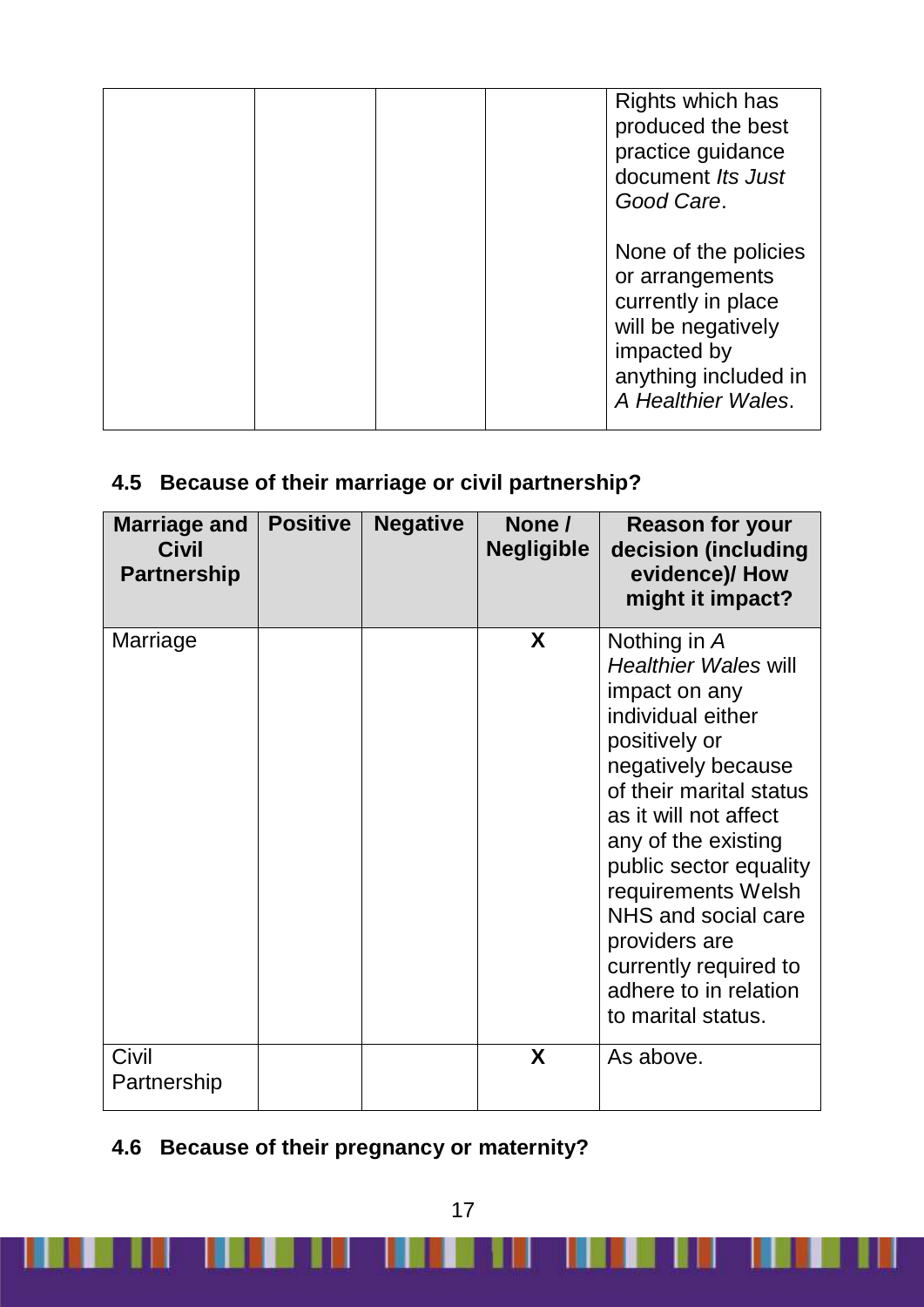| <b>Pregnancy</b><br>and<br><b>Maternity</b> | <b>Positive</b> | <b>Negative</b> | None /<br><b>Negligible</b> | <b>Reason for your</b><br>decision (including<br>evidence) / How<br>might it impact?                                                                                                                                                                                                                                                                                                                                                                                                                                                                                   |
|---------------------------------------------|-----------------|-----------------|-----------------------------|------------------------------------------------------------------------------------------------------------------------------------------------------------------------------------------------------------------------------------------------------------------------------------------------------------------------------------------------------------------------------------------------------------------------------------------------------------------------------------------------------------------------------------------------------------------------|
| Pregnancy                                   |                 |                 | X                           | In their role as<br>employers,<br>healthcare providers'<br>responsibilities in<br>relation to their<br>employees during<br>pregnancy and<br>maternity will not be<br>affected by anything<br>in A Healthier Wales.                                                                                                                                                                                                                                                                                                                                                     |
|                                             |                 |                 |                             | As far as service<br>provision is<br>concerned, the NHS<br>and local authorities<br>in Wales will continue<br>to provide a range of<br>health and care<br>services to expectant<br>and new parents in<br>accordance with<br>statutory duties and<br>non-statutory<br>guidance, including<br>the Strategic Vision<br>for Maternity Services<br>in Wales, Welsh<br>Government<br>Screening and<br><b>Immunisation Policy,</b><br>and the Healthy Child<br>Wales Programme,<br>none of which will be<br>adversely impacted<br>by anything in A<br><b>Healthier Wales.</b> |
| Maternity                                   |                 |                 | X                           | As above.                                                                                                                                                                                                                                                                                                                                                                                                                                                                                                                                                              |

<u> Karajan kalendar yang berasal dalam kalendar dan berasal dalam pada sebagai dalam kalendar dan berasal dalam </u>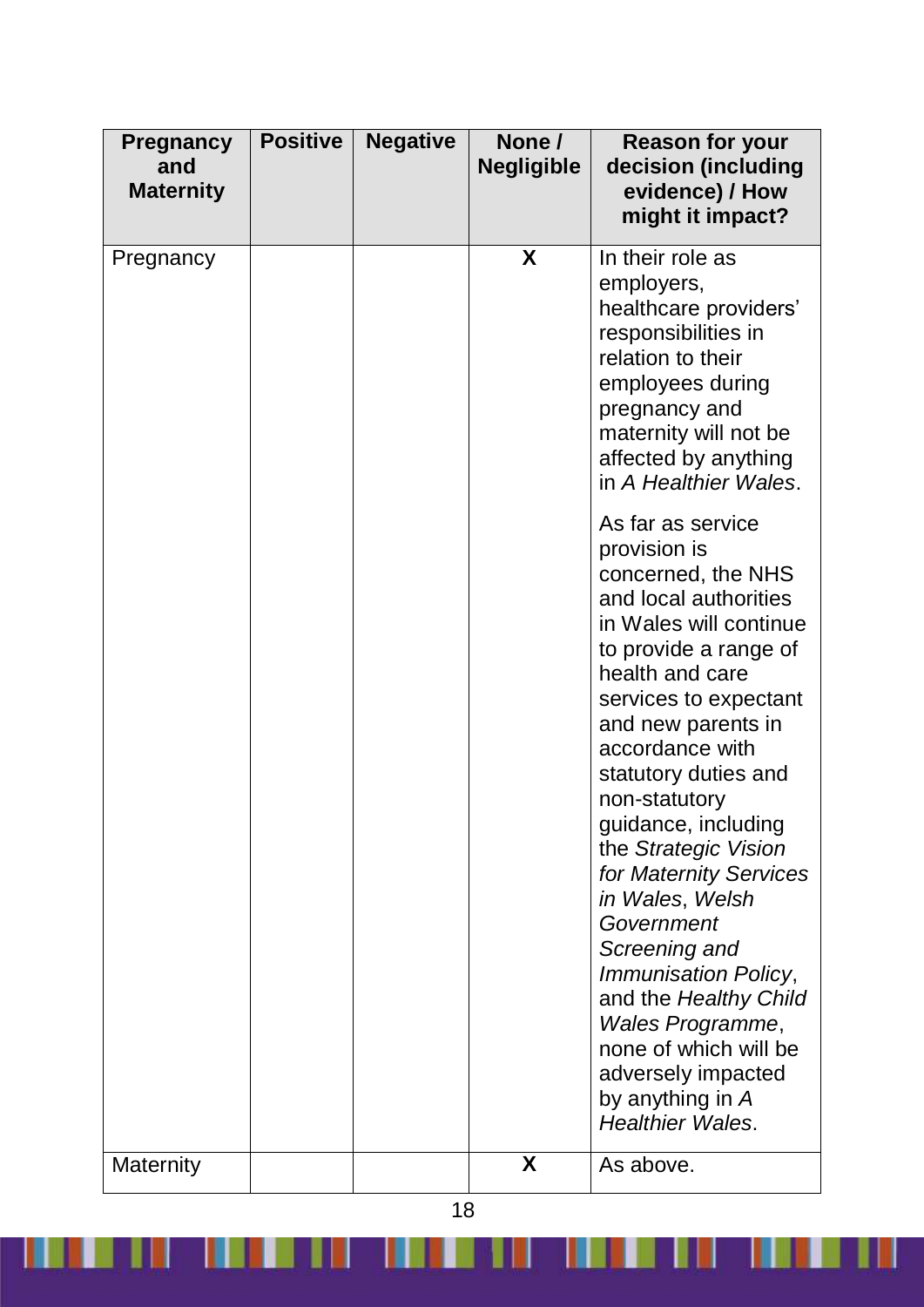| the period<br>after birth) |  |  |
|----------------------------|--|--|
|                            |  |  |

# **4.7 Because of their race?**

| Race                                                      | <b>Positive</b> | <b>Negative</b> | None /<br><b>Negligible</b> | <b>Reason for your</b><br>decision (including<br>evidence) / How<br>might it impact?                                                                                                                                                                                                                                                                                                                                                                                                                                |
|-----------------------------------------------------------|-----------------|-----------------|-----------------------------|---------------------------------------------------------------------------------------------------------------------------------------------------------------------------------------------------------------------------------------------------------------------------------------------------------------------------------------------------------------------------------------------------------------------------------------------------------------------------------------------------------------------|
| <b>Ethnic</b><br>minority<br>people e.g.<br>Asian, Black, |                 |                 | X                           | At a strategic level<br>healthcare providers<br>are bound by their<br>overarching public<br>sector equality duties,<br>which will not be<br>affected by A<br><b>Healthier Wales.</b>                                                                                                                                                                                                                                                                                                                                |
|                                                           |                 |                 |                             | At an operational<br>level, as mentioned<br>above in relation to<br>gender, LHBs and<br>local authorities<br>undertake population<br>assessments to<br>identify local<br>healthcare needs and<br>provide the services<br>required to meet<br>these. Ethnicity is a<br>relevant factor<br>because certain BME<br>groups have higher<br>rates of some health<br>conditions (e.g. South<br><b>Asian and Caribbean-</b><br>descended<br>populations have a<br>substantially higher<br>risk of diabetes;<br>Bangladeshi- |

19

**III** 

Ш

<u> Timbu k</u>

<u>THE REPORT OF STATE OF STATE OF STATE OF STATE OF STATE OF STATE OF STATE OF STATE OF STATE OF STATE OF STATE OF STATE OF STATE OF STATE OF STATE OF STATE OF STATE OF STATE OF STATE OF STATE OF STATE OF STATE OF STATE OF </u>

Ш

 $\blacksquare$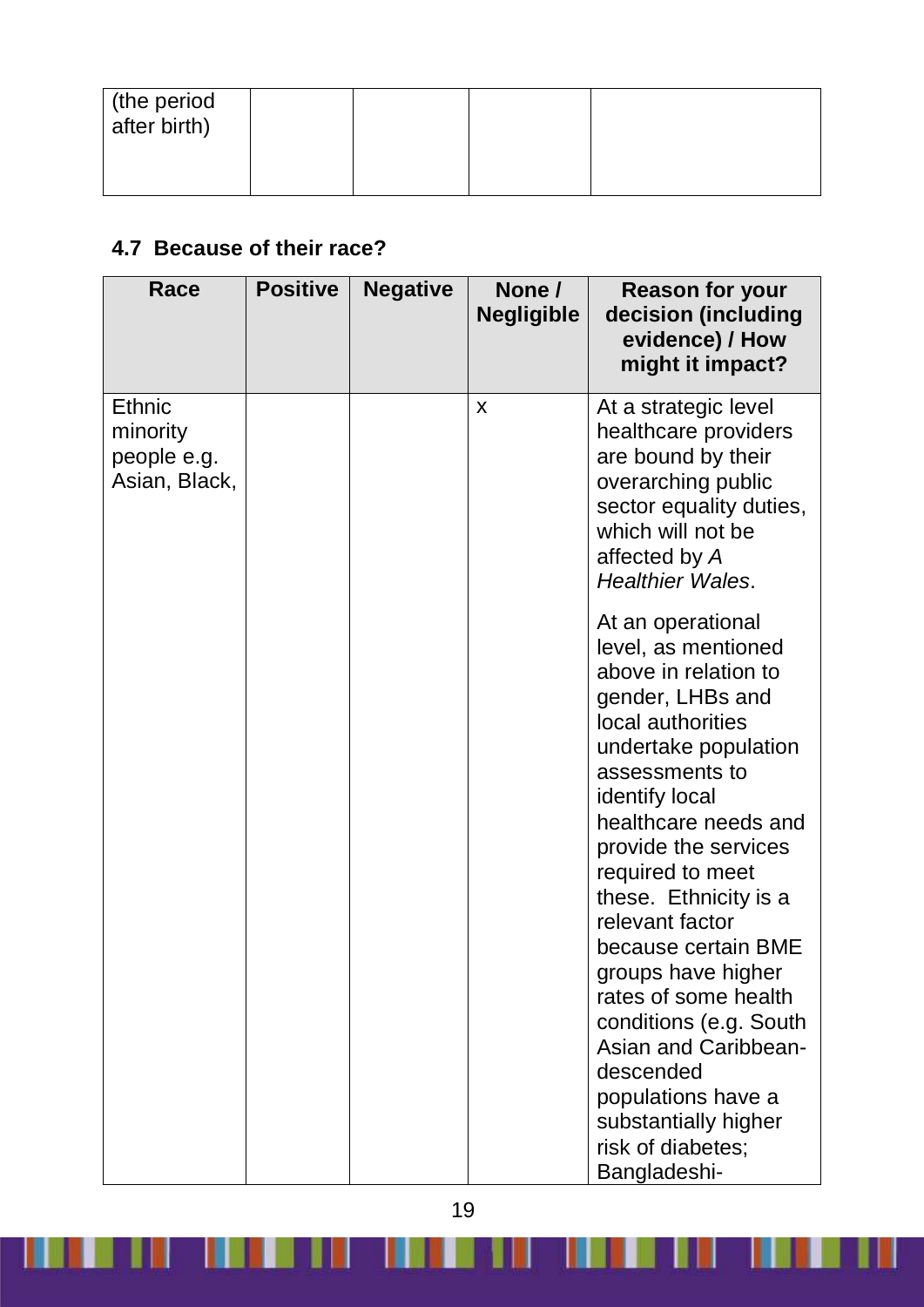|  | descended<br>populations are more<br>likely to smoke, and<br>sickle cell anaemia<br>mainly affects people<br>of African or<br>Caribbean origin).                                                                                                                                                                                                                                                                                             |
|--|----------------------------------------------------------------------------------------------------------------------------------------------------------------------------------------------------------------------------------------------------------------------------------------------------------------------------------------------------------------------------------------------------------------------------------------------|
|  | The Public Health<br><b>Wales Observatory</b><br>also provides<br>resources to support<br>providers in this<br>analysis, including<br><b>Ethnicity and Health</b><br>in Wales.                                                                                                                                                                                                                                                               |
|  | At a service delivery<br>level, a number of<br>policy documents set<br>out Welsh<br>Government's<br>expectations in<br>relation to the<br>provision of services<br>for individuals from<br>BME groups, e.g.<br><b>Raising the Standard</b><br>which aims to<br>promote race equality<br>in the design and<br>delivery of mental<br>health services in<br>order to reduce the<br>health inequalities<br>experienced by some<br>ethnic groups. |
|  | None of the<br>arrangements<br>currently in place to<br>support BME<br>individuals will be<br>affected by anything<br>contained in A                                                                                                                                                                                                                                                                                                         |

<u> Karajan kalendar yang berasal dalam kalendar dan berasal dalam pada sebagai dalam kalendar dan berasal dalam </u>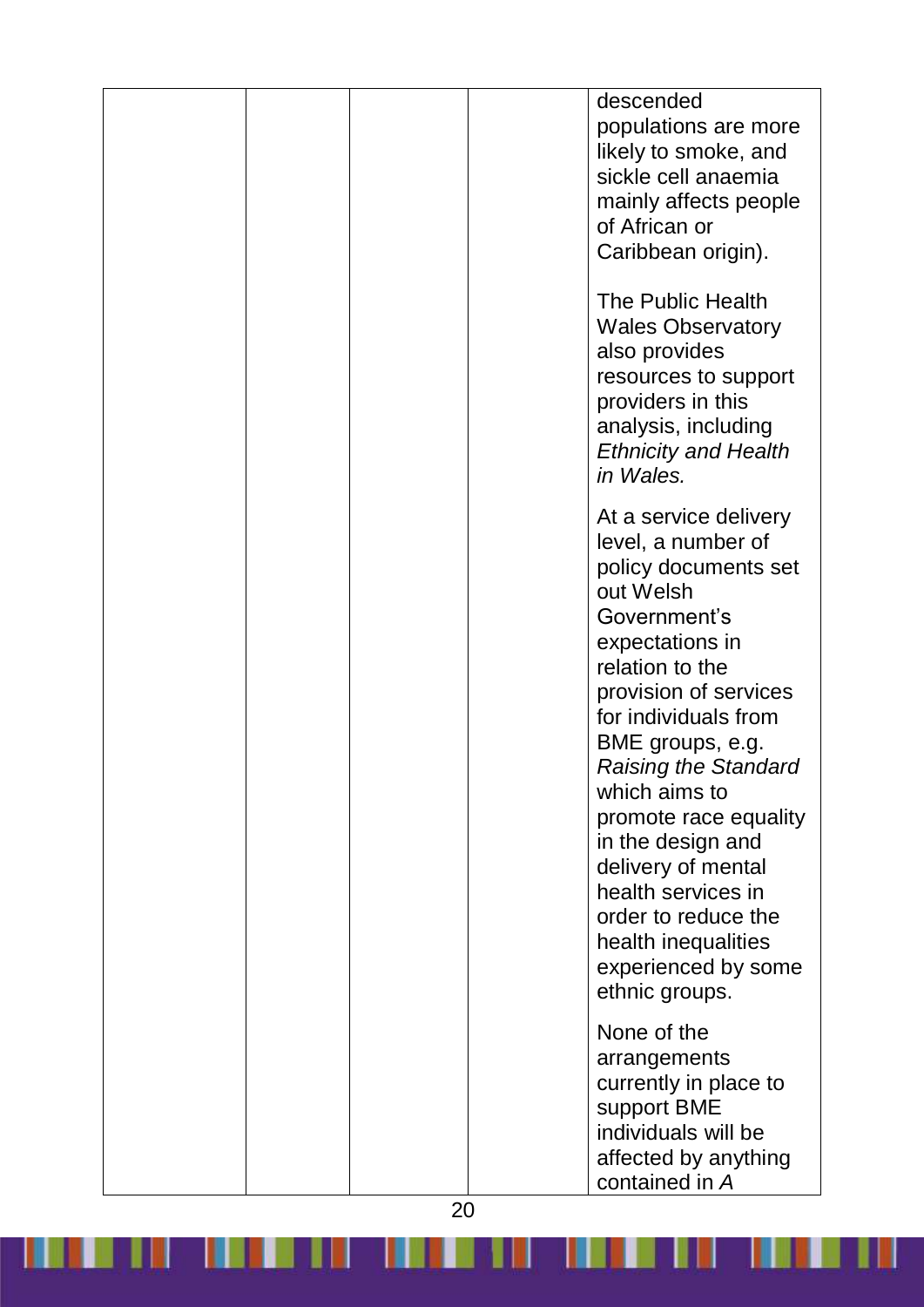|                                                       | <b>Healthier Wales.</b>                                                                                                                                                                                     |
|-------------------------------------------------------|-------------------------------------------------------------------------------------------------------------------------------------------------------------------------------------------------------------|
| <b>National</b><br>Origin (e.g.<br>Welsh,<br>English) | Any person who is<br>usually resident in<br>Wales is entitled to<br>care and support from<br>health and social care<br>providers in Wales,<br>irrespective of their<br>national origin.                     |
|                                                       | This entitlement will<br>not be affected by<br>anything in A<br><b>Healthier Wales.</b>                                                                                                                     |
| Asylum<br>Seeker and<br>Refugees                      | Service providers are<br>expected to adhere to<br>the Welsh<br>Government's Policy<br>Guidance on the<br>Provision of<br><b>Healthcare Services</b><br>for Asylum Seekers<br>and Refugees.                  |
|                                                       | This guidance will not<br>be affected by<br>anything in A<br><b>Healthier Wales.</b>                                                                                                                        |
| Gypsies and<br><b>Travellers</b>                      | Service providers are<br>expected to adhere to<br>the Welsh<br>Government's policy<br>guidance on the<br>provision of<br>healthcare to gypsies<br>and travellers,<br><b>Travelling to Better</b><br>Health. |
|                                                       | This guidance will not<br>be affected by<br>anything in A                                                                                                                                                   |

21

<u> Kanada ka kata ya katika katika katika katika katika katika katika katika katika katika katika katika katika katika katika katika katika katika katika katika katika katika katika katika katika katika katika katika katika</u>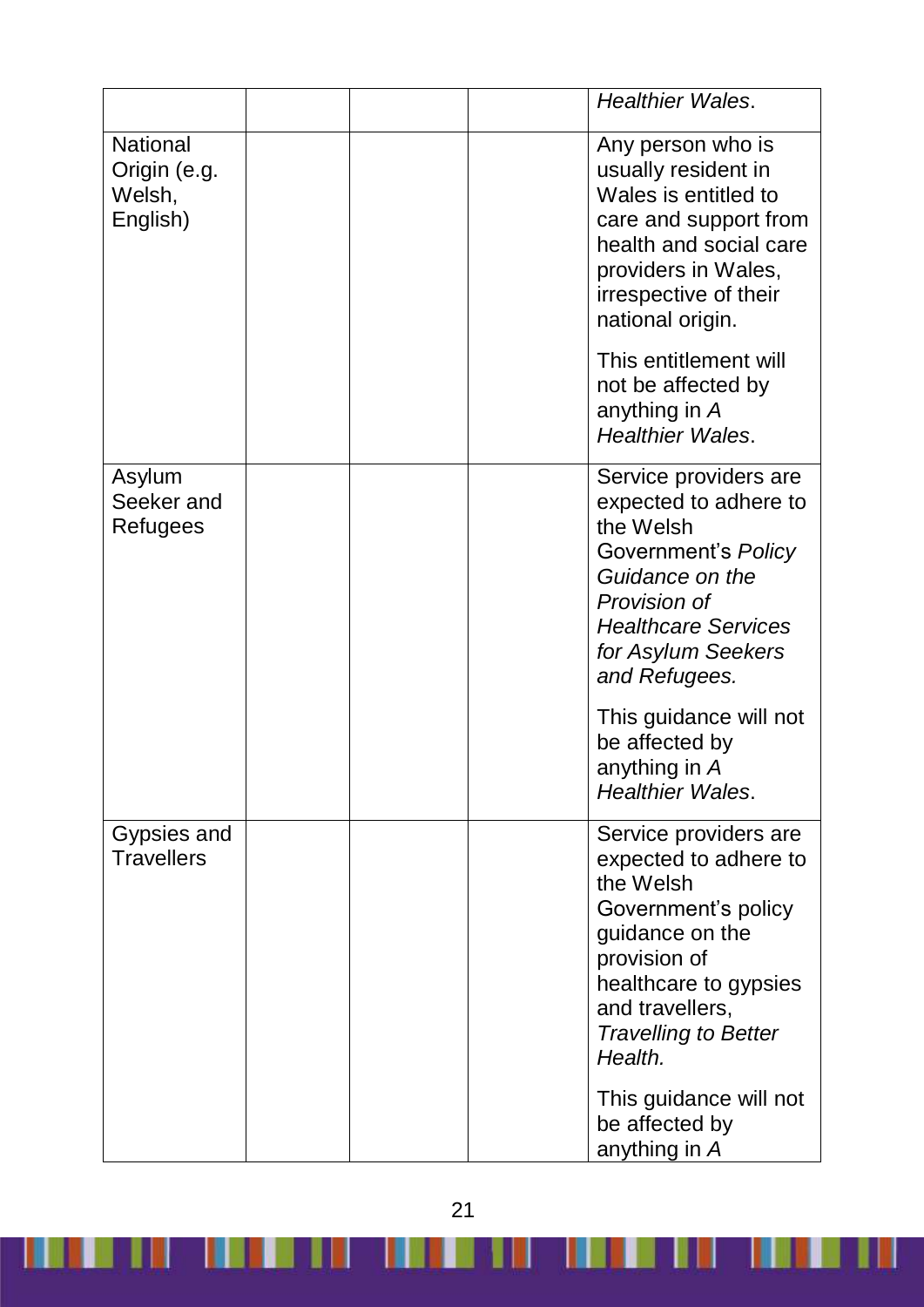|                 |  | <b>Healthier Wales.</b>                                                                                                                    |
|-----------------|--|--------------------------------------------------------------------------------------------------------------------------------------------|
| <b>Migrants</b> |  | Any person who is<br>usually resident in<br>Wales is entitled to<br>care and support from<br>health and social care<br>providers in Wales. |
|                 |  | This entitlement will<br>not be affected by<br>anything in A<br><b>Healthier Wales.</b>                                                    |
| <b>Others</b>   |  |                                                                                                                                            |

# **4.8 Because of their religion and belief or non-belief?**

| <b>Religion</b><br>and belief<br>or non $-$<br>belief                                                                                                               | <b>Positive</b> | <b>Negative</b> | None /<br><b>Negligible</b> | <b>Reason for your</b><br>decision (including<br>evidence)/How<br>might it impact?                                                                                                                                                                                                                                                                                     |
|---------------------------------------------------------------------------------------------------------------------------------------------------------------------|-----------------|-----------------|-----------------------------|------------------------------------------------------------------------------------------------------------------------------------------------------------------------------------------------------------------------------------------------------------------------------------------------------------------------------------------------------------------------|
| <b>Different</b><br>religious<br>groups<br>including<br>Muslims,<br>Jews,<br>Christians,<br>Sikhs,<br>Buddhists,<br>Hindus,<br><b>Others</b><br>(please<br>specify) |                 |                 | X                           | There are no specific<br><b>Welsh Government</b><br>policies relating to the<br>provision of<br>healthcare services to<br>individuals of<br>particular religions.<br>However, at a<br>strategic level,<br>healthcare providers<br>are bound by their<br>overarching public<br>sector equality duties,<br>which will not be<br>affected by A<br><b>Healthier Wales.</b> |
| Belief e.g.                                                                                                                                                         |                 |                 |                             | As above.                                                                                                                                                                                                                                                                                                                                                              |

W

 $\mathbb{I}$ 

<u> Timba k</u>

**TELESCOPE** 

 $\blacksquare$ 

<u> Here I</u>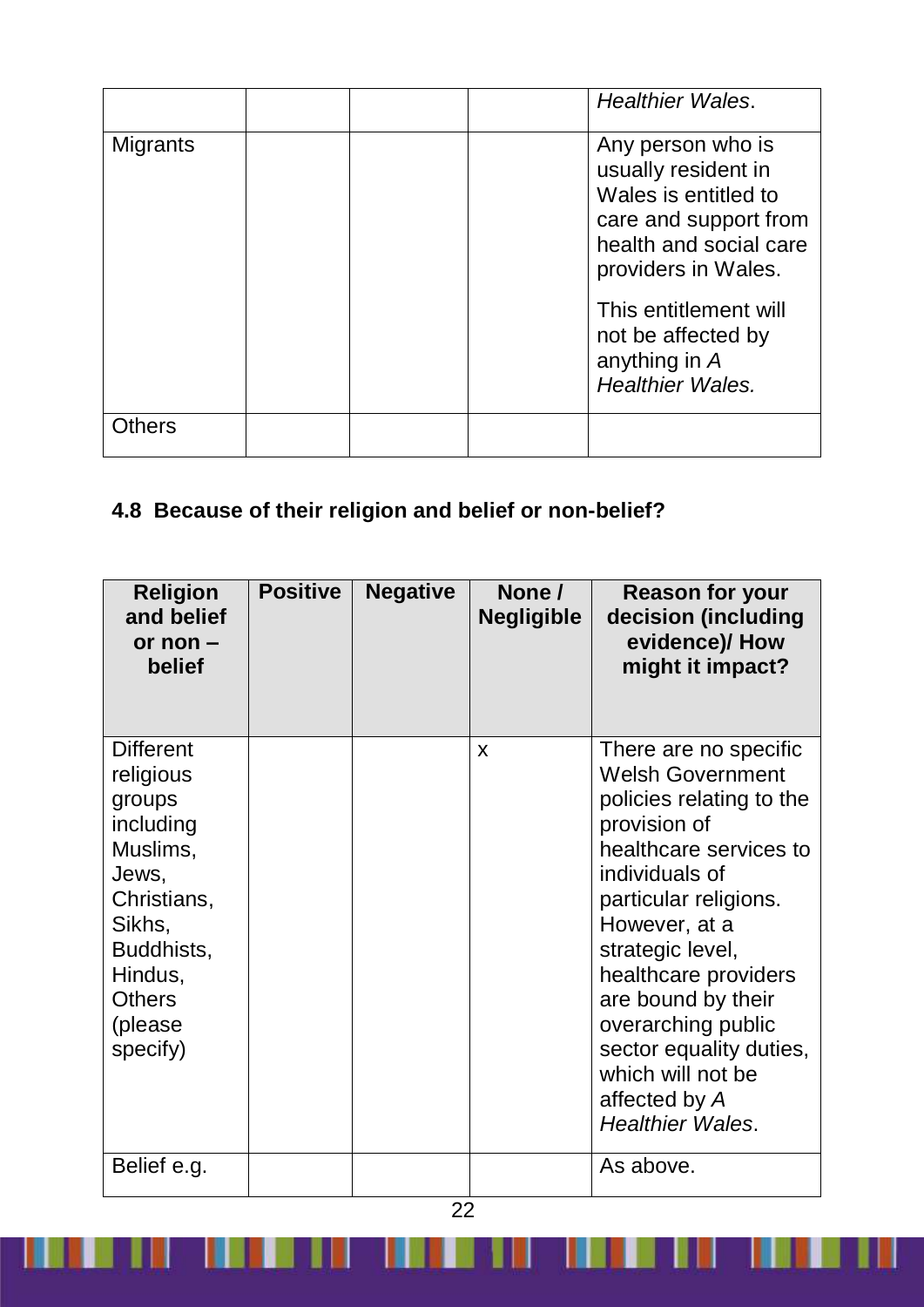| Humanists  |  |           |
|------------|--|-----------|
| Non-belief |  | As above. |

# **4.9 Because of their sexual orientation?**

| <b>Sexual</b><br><b>Orientation</b> | <b>Positive</b> | <b>Negative</b> | None /<br><b>Negligible</b> | <b>Reason for your</b><br>decision (including<br>evidence)/How<br>might it impact?                                                                                                                                                                                                                                                                                   |
|-------------------------------------|-----------------|-----------------|-----------------------------|----------------------------------------------------------------------------------------------------------------------------------------------------------------------------------------------------------------------------------------------------------------------------------------------------------------------------------------------------------------------|
| Gay men                             |                 |                 | $\mathbf{x}$                | Nothing in A<br><b>Healthier Wales will</b><br>impact on any<br>individual either<br>positively or<br>negatively because<br>of their sexual<br>orientation, as it will<br>not affect any<br>existing public sector<br>equality<br>requirements Welsh<br>NHS and social care<br>providers are<br>currently required to<br>adhere to in relation<br>to marital status. |
| Lesbians                            |                 |                 | X                           | As above                                                                                                                                                                                                                                                                                                                                                             |
| Bi-sexual                           |                 |                 | X                           | As above                                                                                                                                                                                                                                                                                                                                                             |

#### **4.10 Do you think that this policy will have a positive or negative impact on people's human rights?** *Please refer to point 1.4 of the EIA Annex A - Guidance for further information about Human Rights.*

w

- 18

8 W

| <b>Human</b> | <b>Positive   Negative</b> | None / | <b>Reason for your</b><br>decision (including |
|--------------|----------------------------|--------|-----------------------------------------------|
|              |                            |        |                                               |

IJ

88 H

5 W.U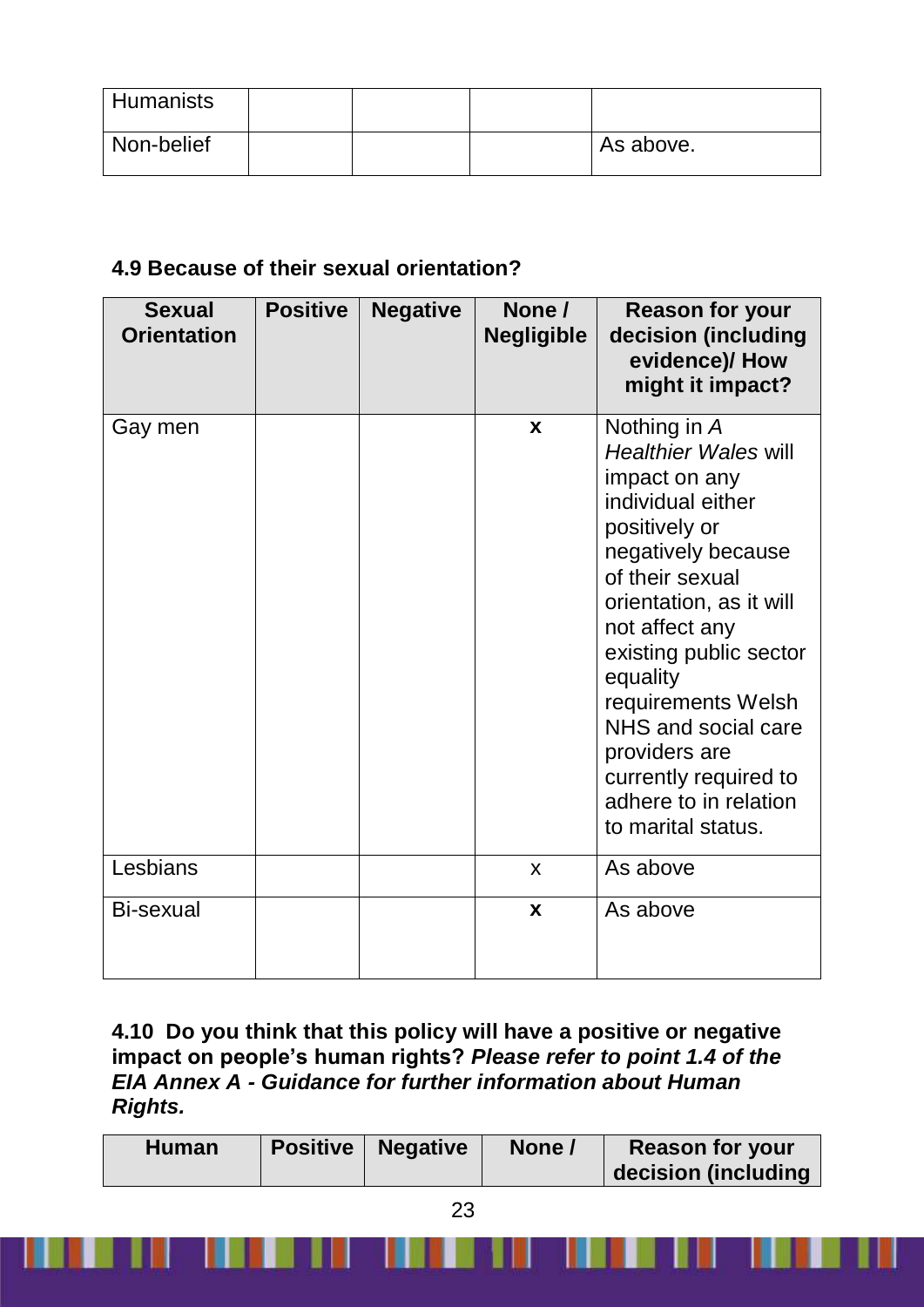| <b>Rights</b>                                                          |  | <b>Negligible</b> | evidence) / How<br>might it impact? |
|------------------------------------------------------------------------|--|-------------------|-------------------------------------|
| Human Rights<br>including<br>Human Rights<br>Act and UN<br>Conventions |  | X                 |                                     |

*If you have identified any impacts (other than negligible ones), positive or negative, on any group with protected characteristics, please complete Part 2.*

*Only if there are no or negligible positive or negative impacts should you go straight to part 2 and sign off the EIA.*

24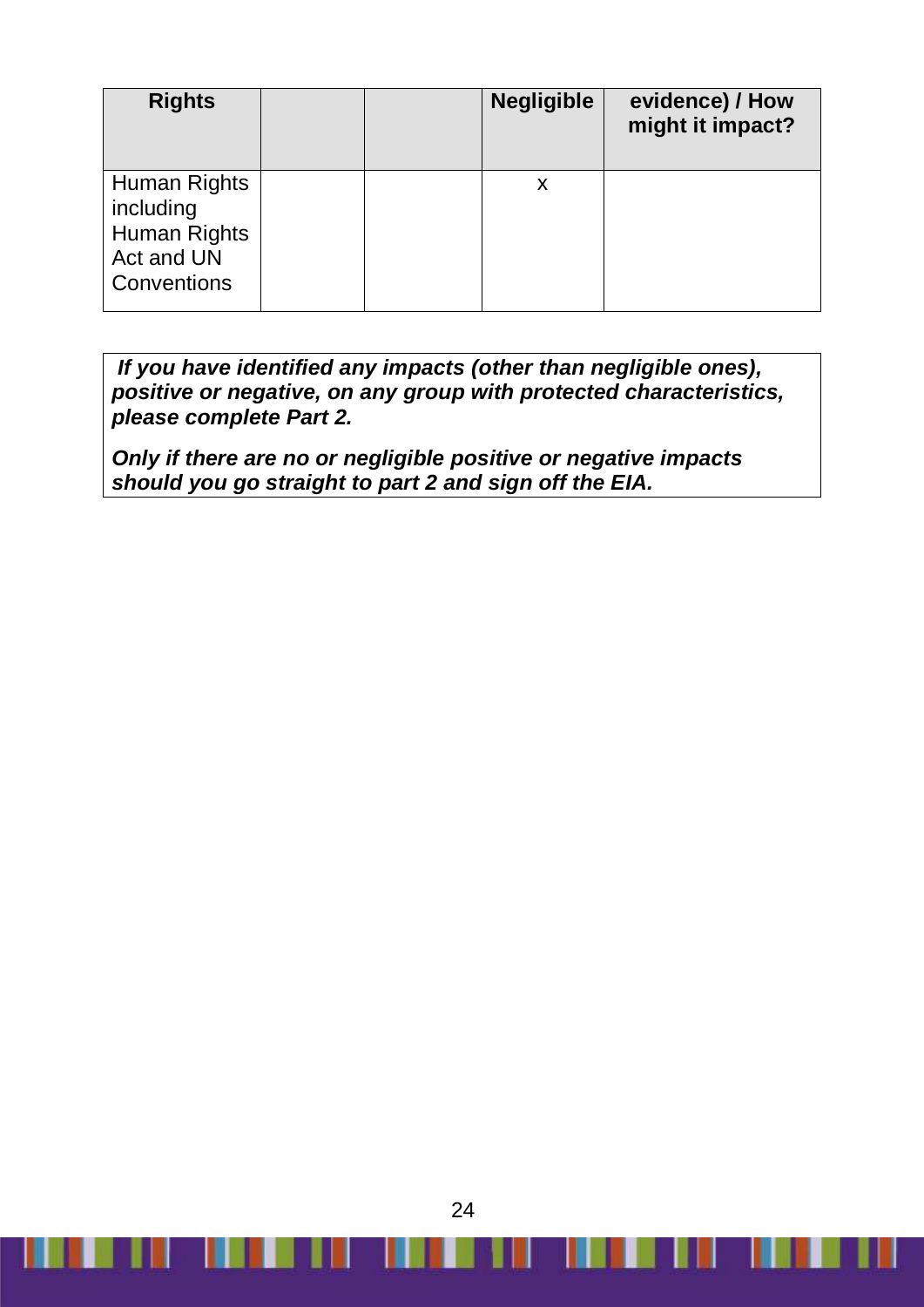## **Equality Impact Assessment – Part 2**

#### **1. Building on the evidence you gathered and considered in Part 1, please consider the following:**

|                 | 1.1 How could, or does, the policy help advance / promote equality |
|-----------------|--------------------------------------------------------------------|
| of opportunity? |                                                                    |

For example, positive measures designed to address disadvantage and reach different communities or protected groups?

**1.2 How could / does the policy / decision help to eliminate unlawful discrimination, harassment or victimisation?**

**1.3 How could/does the policy impact on advancing / promoting good relations and wider community cohesion?** 

25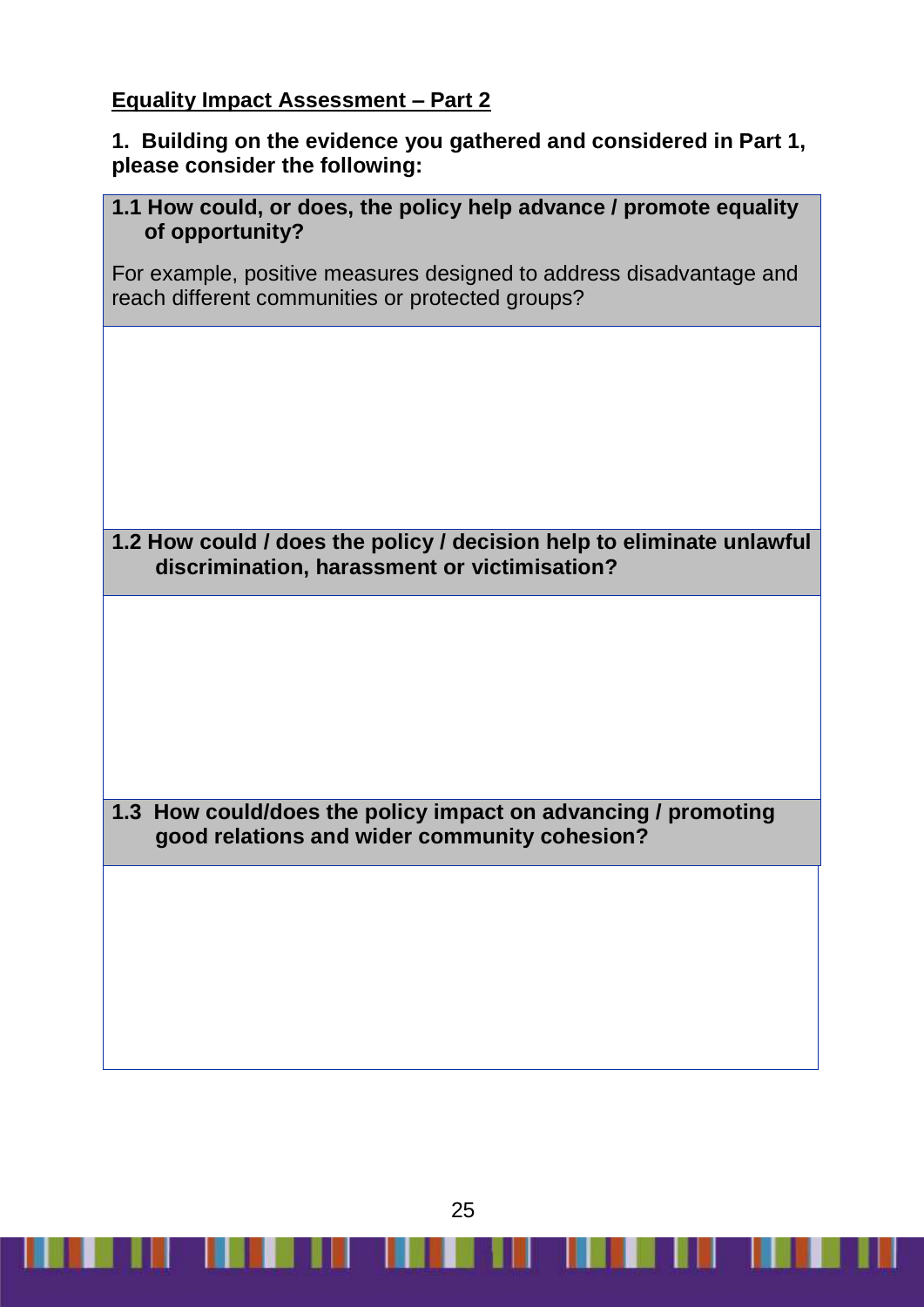**2. Strengthening the policy**

| 2.1 If the policy is likely to have a negative effect ('adverse impact')<br>on any of the protected groups or good relations, what are the<br>reasons for this?        |
|------------------------------------------------------------------------------------------------------------------------------------------------------------------------|
| What practical changes/actions could help reduce or remove<br>any negative impacts identified in Part 1?                                                               |
|                                                                                                                                                                        |
|                                                                                                                                                                        |
|                                                                                                                                                                        |
|                                                                                                                                                                        |
|                                                                                                                                                                        |
|                                                                                                                                                                        |
|                                                                                                                                                                        |
|                                                                                                                                                                        |
|                                                                                                                                                                        |
| 2.2 If no action is to be taken to remove or mitigate negative /<br>adverse impact, please justify why.                                                                |
| (Please remember that if you have identified unlawful<br>discrimination (immediate or potential) as a result of the policy,<br>the policy must be changed or revised.) |
|                                                                                                                                                                        |
|                                                                                                                                                                        |
|                                                                                                                                                                        |
|                                                                                                                                                                        |
|                                                                                                                                                                        |
|                                                                                                                                                                        |

**3. Monitoring, evaluating and reviewing**

ш

**How will you monitor the impact and effectiveness of the policy?**

ш

П

ı

H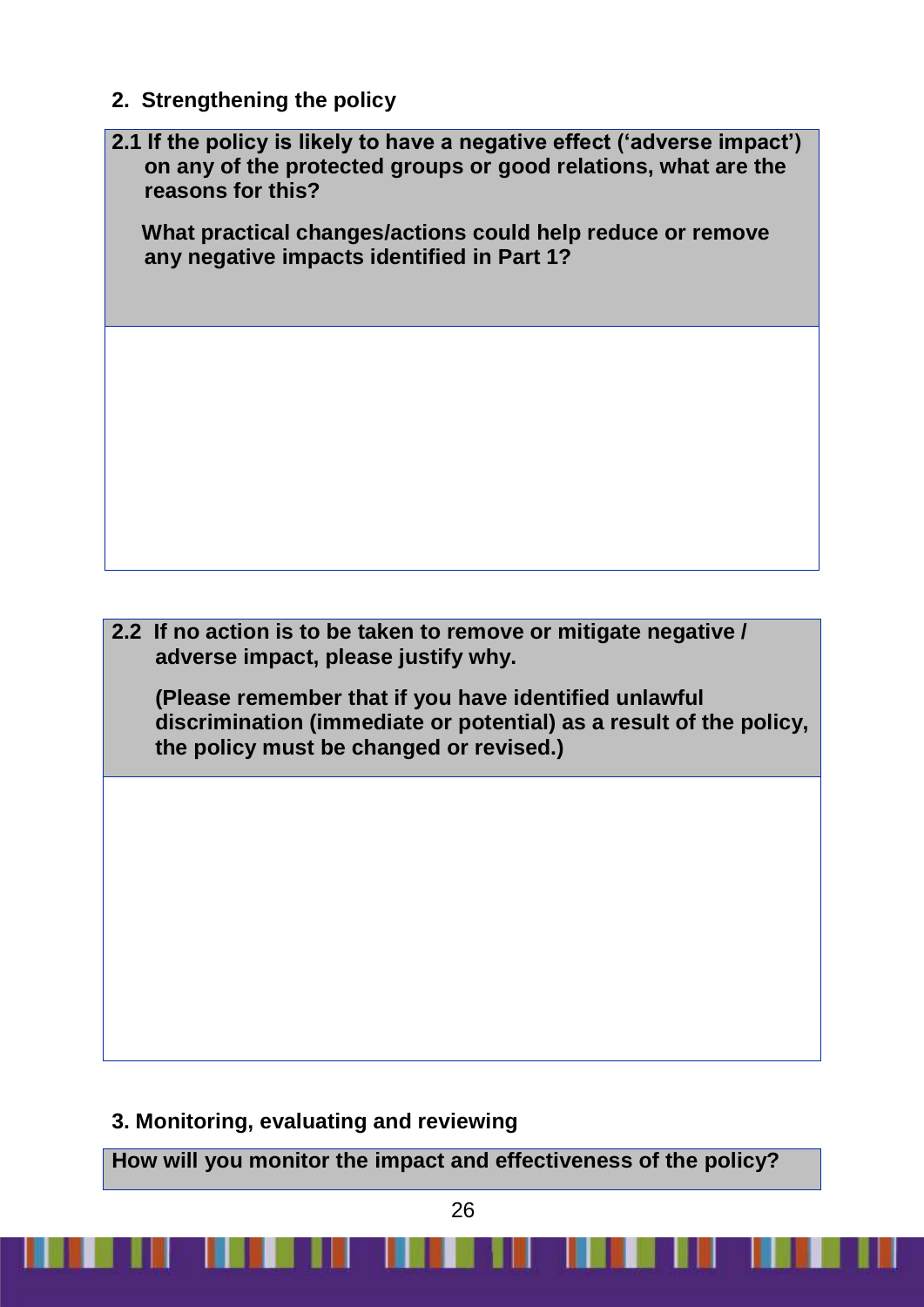List details of any follow-up work that will be undertaken in relation to the policy (e.g. consultations, specific monitoring etc).

The results of all impact assessments where the impact is significant will be published on the Welsh Government's website.

27

П

**THE REAL** 

I III - I BERELL